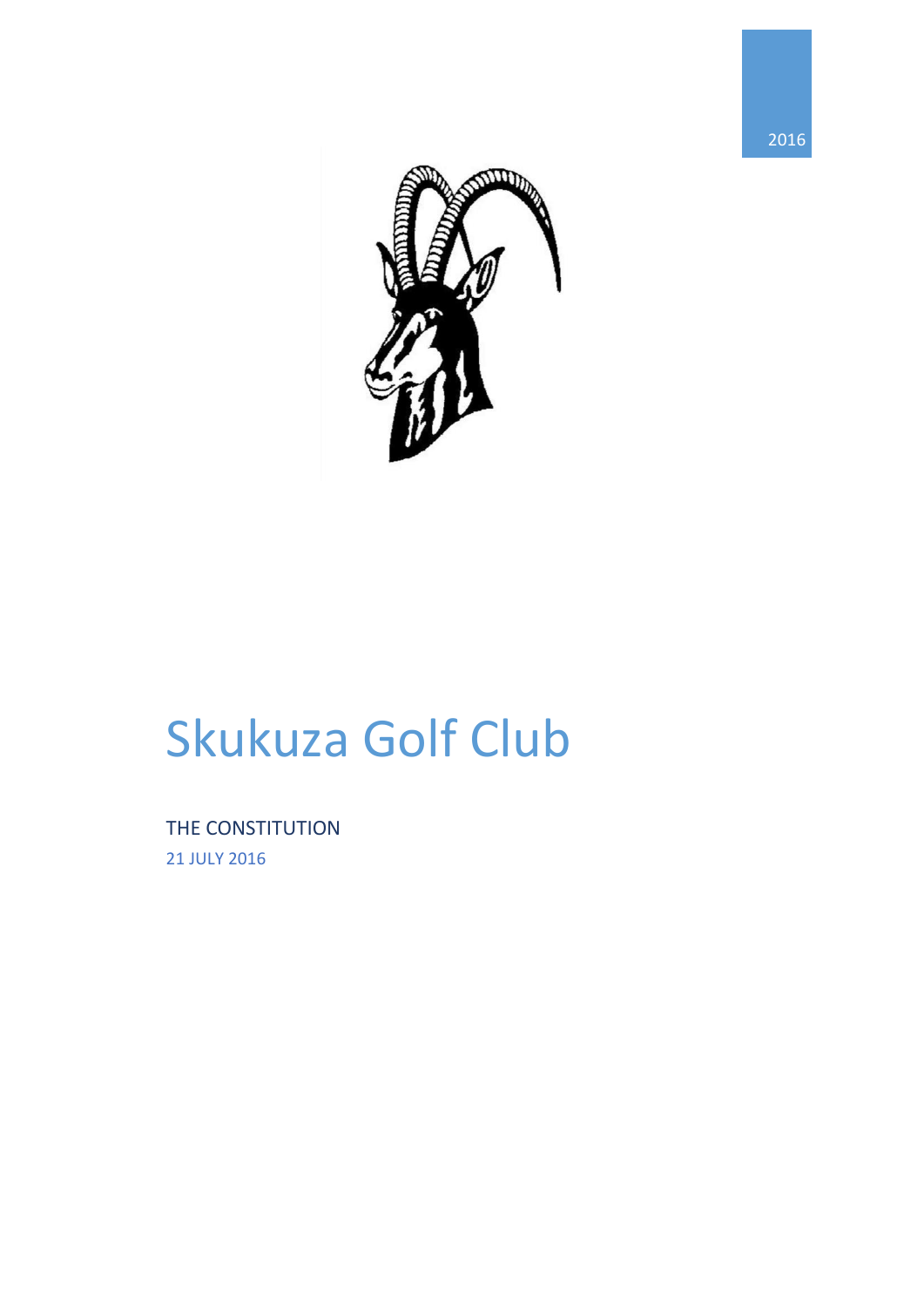## Contents

| 2. VISSION |  |
|------------|--|
|            |  |
|            |  |
|            |  |
|            |  |
|            |  |
|            |  |
|            |  |
|            |  |
|            |  |
|            |  |
|            |  |
|            |  |
|            |  |
|            |  |
|            |  |
|            |  |
|            |  |
|            |  |
|            |  |
|            |  |
|            |  |
|            |  |
|            |  |
|            |  |
|            |  |
|            |  |
|            |  |
|            |  |
|            |  |
|            |  |
|            |  |
|            |  |
|            |  |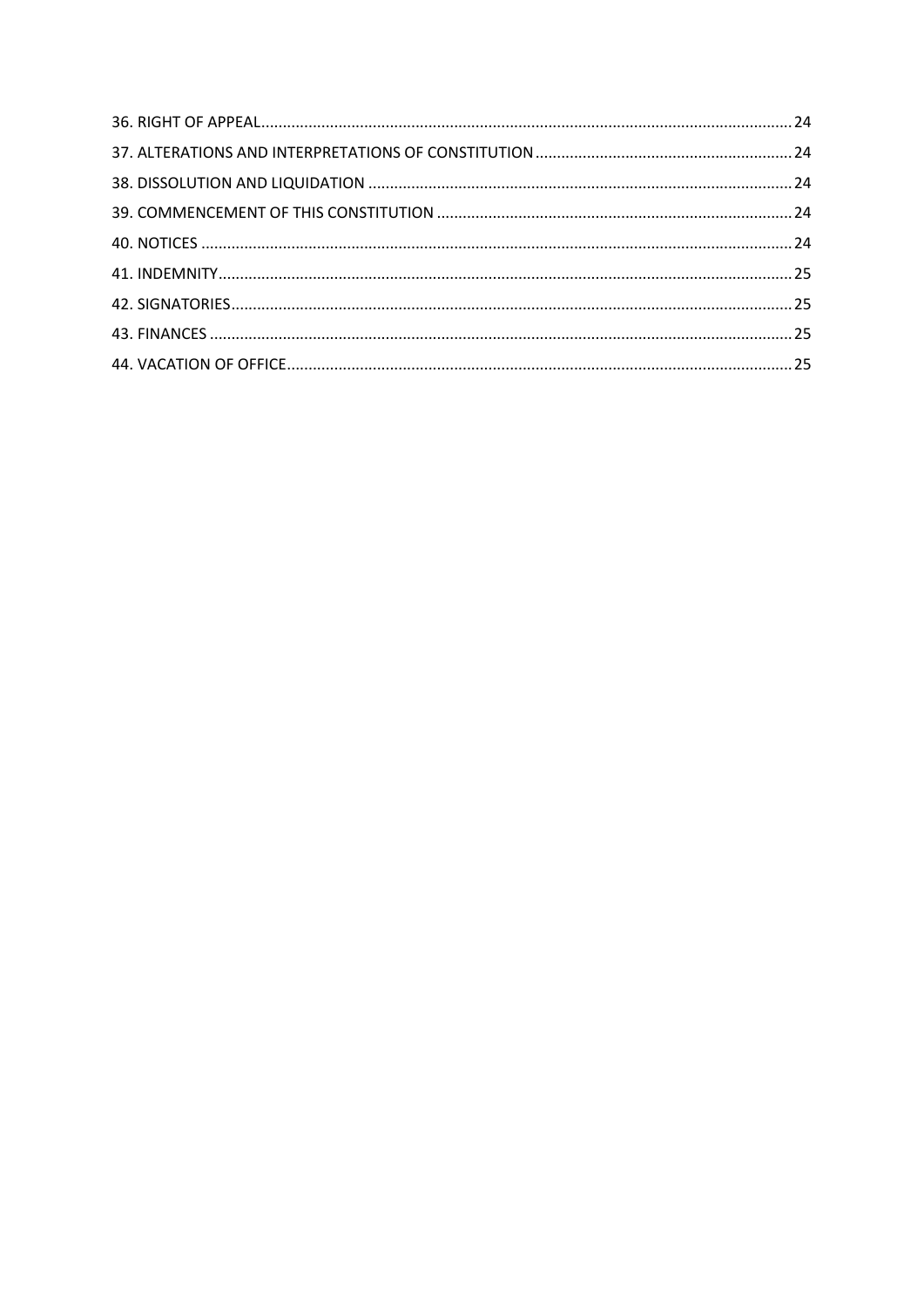## THE CONSTITUTION

## <span id="page-3-0"></span>1. NAME

The name of the Club shall be "SKUKUZA GOLF CLUB" (hereinafter referred to as the "CLUB")

### <span id="page-3-1"></span>2. VISION

The CLUB provides an outstanding golfing experience across the demography of people<sup>1</sup> within the catchment of the CLUB and provides socio-economic development<sup>2</sup> opportunities.

#### 3. OBJECTS

The objects of the CLUB are:

- 3.1 Primarily to provide ground and facilities to foster the game of golf; and
- 3.2 To promote the golf game and recreation for all its MEMBERS; and
- 3.3 To grow and expand membership across the demography of people within the catchment of the CLUB; and
- 3.4 To provide such amenities and services as may be desirable in the interest of the members of the CLUB; and
- 3.5 To supply food and refreshments and conduct social functions; and
- 3.6 To do all things necessary or incidental to the running of the CLUB and the provision of facilities for other sports and amenities which do not conflict with the primary object of the CLUB.

#### <span id="page-3-2"></span>4. DEFINITIONS

**.** 

- 4.1 The word "CLUB" shall include all the golf course facilities that presently exist or to be erected and laid out in the Skukuza Camp area or SANPARK Personnel Village or area approved for that purpose by the SANPARK'S MANAGEMENT;
- 4.2 The word "MEMBER" shall apply to both men and women, and legal persons;
- 4.3 The word "PROPERTY" shall meant the laid out golf course at the Skukuza Village;
- 4.4 The word "RESIDENT(S)" shall mean all the permanent inhabitants of the Kruger National Park;

 $1$  Demography of people refer to all ages, genders and races within the catchment of the CLUB

<sup>&</sup>lt;sup>2</sup> Socio-economic development includes several features such as GDP, life expectancy, literacy and levels of employment. Changes in less-tangible factors are also considered, such as personal dignity, freedom of association, personal safety and freedom from fear of physical harm, and the extent of participation in civil society. It is in the life expectancy (recreational golf improves human well-being), literacy (expanding golf into a wide-spectrum of young people), levels of employment (various opportunities associated with green keeping, garden keeping, bar and restaurant services), personal dignity, freedom of association and participation in civil society are all elements that the CLUB can provide opportunities for.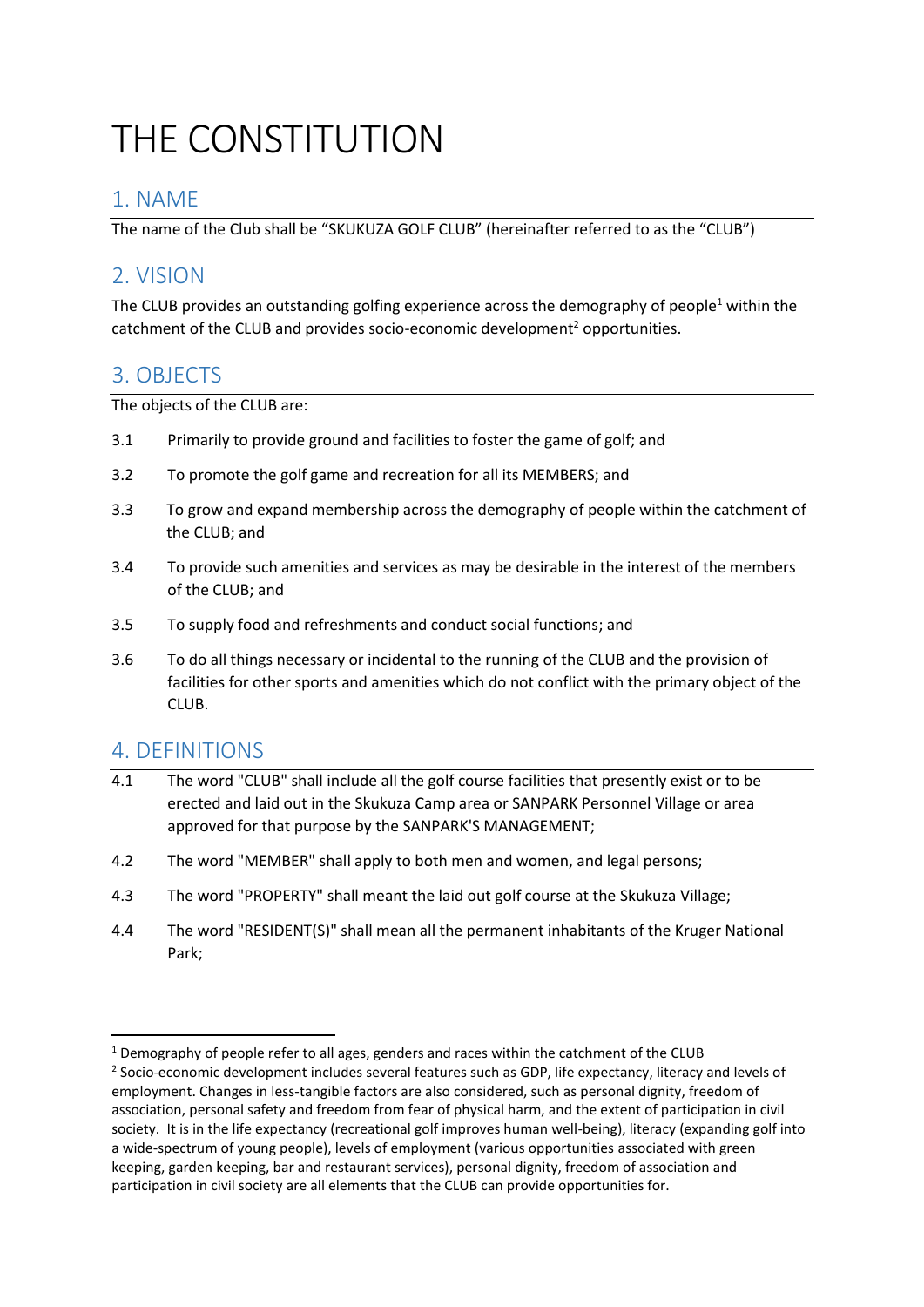- 4.5 The word "REPRESENTATIVE" shall mean the persons appointed or nominated by THE SKUKUZA CAMP MANAGEMENT.
- 4.6 Interpretation:
	- 4.6.1 The word "MASCULINE" shall include the feminine gender;
	- 4.6.2 The word "SINGLE" include the plural.

#### <span id="page-4-0"></span>5. RULES OF THE GAME

The Rules of the Game shall be those of the Royal and Ancient Golf Club at St Andrews and such rules as may, from time to time, be framed by the Committee. The Committee may create local rules from time to time and all such rules shall be deemed as approved and accepted.

#### <span id="page-4-1"></span>6. POWERS OF THE CLUB

Without prejudice to the foregoing general power and without limiting the same in any way, the CLUB shall have the following powers enacted by the committee (see Section 18):

- 6.1 to purchase, lease, hire or acquire in any other manner any right in movable and immovable PROPERTY which may be deemed necessary or convenient for any of the purposes of the CLUB;
- 6.2 to sell, manage, let, sub-let, hire or otherwise deal with all or any part of the CLUB'S rights and/or assets;
- 6.3 to borrow or raise money and secure the payment thereof in any such manner as the CLUB deems fit provided that this power may not be exercised without 80% (EIGHTY PERCENT) of the CLUB'S MEMBERS written consent;
- 6.4 to pay commission and/or remuneration for any services rendered to it or on its behalf, whether by an employee or any MEMBER, or anyone else, and whether rendered on a fulltime, part-time, casual or other basis;
- 6.5 to invest funds available only with registered financial institutions as defined in Section 1 of the Financial Institutions (Investment of Funds) Act, Act 28 of 2001, and in securities listed on a licensed stock exchange as defined in the Stock Exchange Control Act, 1985 (Act 1 of 1985);
- 6.6 to organize, promote and encourage tournaments, competitions, championships and social functions for its MEMBERS and visitors;
- 6.7 to publish bulletins and magazines for the CLUB'S purposes;
- 6.8 to accept and receive gifts, donations, grants requests and contributions of any kind;
- 6.9 to determine and collect entrance fees, subscriptions and MEMBERSHIP fees (annual or otherwise), from its MEMBERS;
- 6.10 to carry out all such powers as may be necessary, expedient, conclusive or incidental to the attainment of its objects;
- 6.11 to apply to any competent authority for any licence which the CLUB may require for the purpose of carrying on its business or to acquire such licences in any manner;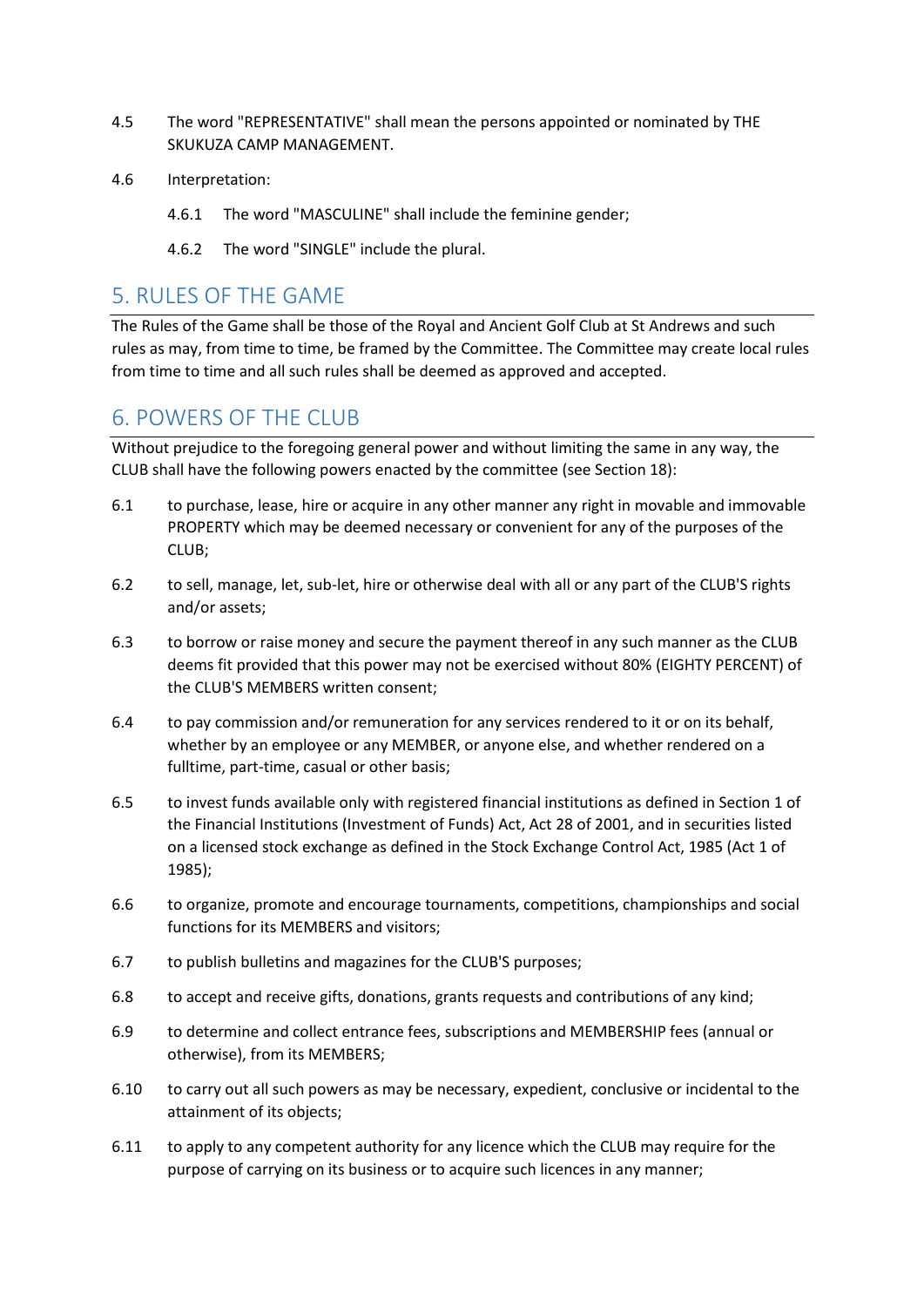- 6.12 to pass any rules and regulations in connection with the use of any facility and exercising of any applicable sport, subject to the approval of 75% (SEVENTY-FIVE PERCENT) of the MEMBERS at an Annual Meeting;
- 6.13 to be affiliated to the Mpumalanga Province Golf Association, or to any other recognised Golf Union / Association wherever;
- 6.14 to generate funds and acquire assets and any monies shall be invested solely for the benefit of the CLUB and its MEMBERS. However, in no way shall it be distributed to or among any person or persons.

#### <span id="page-5-0"></span>7. CORPORATE STATUS

- 7.1 The CLUB shall:
	- 7.1.1 be a corporate body;
	- 7.1.2 not be carried on for the purpose of gain;
	- 7.1.3 have perpetual succession notwithstanding any change in the number or identity of its MEMBERS from time to time;
- 7.2 The income and the assets of the CLUB shall be applied towards the promotion of its vision and objects for which it is established;
- 7.3 No part of the income or assets shall be paid directly or indirectly by way of dividend, donation or otherwise, to the MEMBERS of the CLUB;
- 7.4 The CLUB shall be entitled to sue and be sued in its own name.

#### <span id="page-5-1"></span>8. MEMBERSHIP

Membership of the Club may be granted in any one of the following categories:

- 8.1 EXISTING MEMBERS On acceptance of this constitution the existing paid up MEMBERS of the CLUB shall remain MEMBERS subject to the terms and conditions as set out in the constitution.
- 8.2 HONORARY LIFE MEMBERS By a majority vote at an annual general meeting after 7 (SEVEN) days prior notice has been given by the committee, HONORARY LIFE MEMBERSHIP of the CLUB may be conferred in recognition of special or outstanding services rendered by such a person of the CLUB.

8.2.1 HONORARY LIFE MEMBERS - are entitled to the privileges of MEMBERSHIP without payment of any entrance fee or subscription (excluding green and competition fees), but are subject to the constitution and regulations, as if they were ORDINARY (FULL) MEMBERS of the CLUB.

- 8.3 HONORARY MEMBERS The committee may invite a person to become an HONORARY MEMBER of the CLUB, upon such terms and for such period as the committee may determine, subject to a maximum of 5 (FIVE) such persons for any financial year;
	- 8.3.1 Such an HONORARY MEMBERSHIP shall not continue for longer than the ensuing financial year, unless the committee renews such MEMBERSHIP on the expiry of the financial year;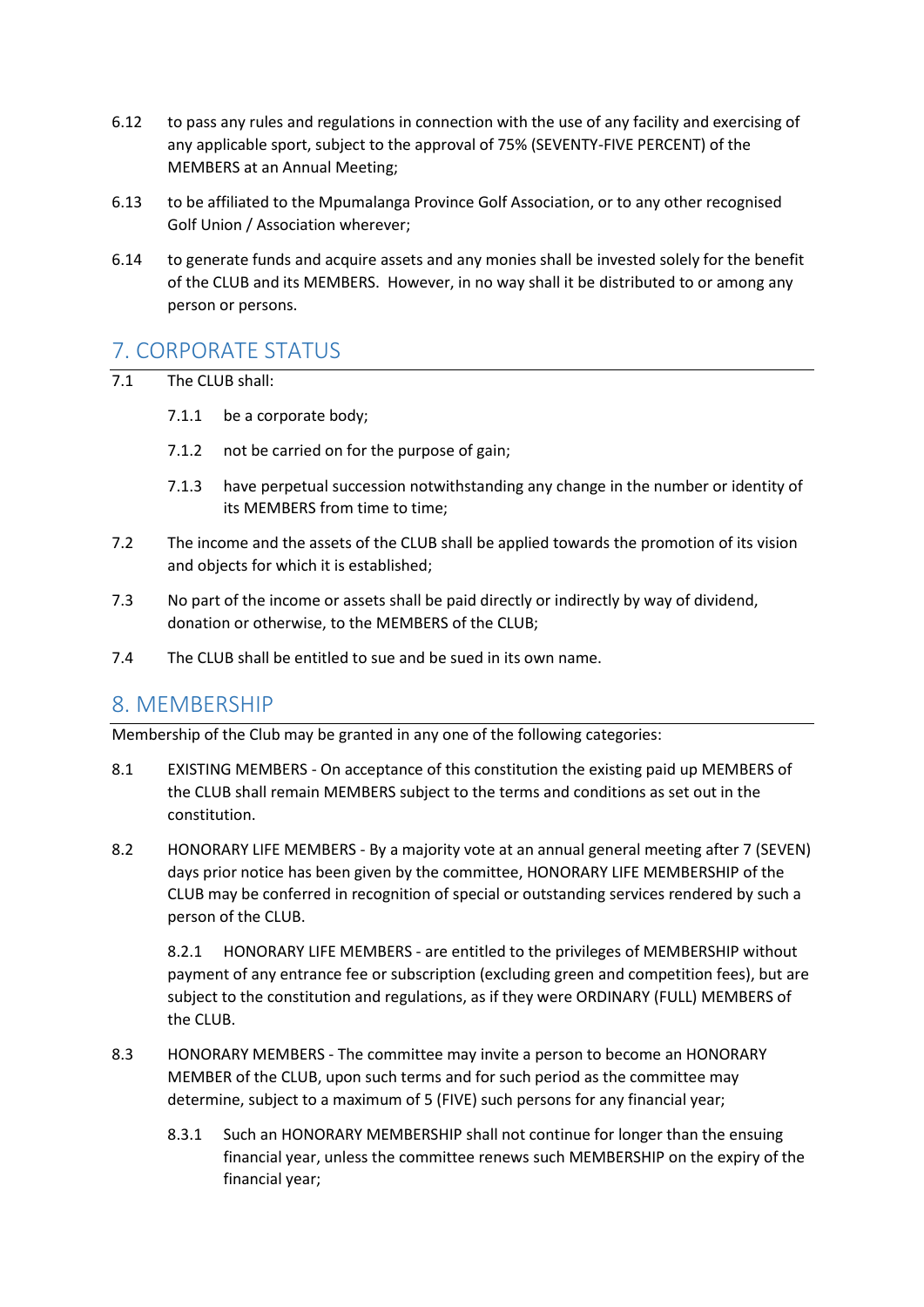- 8.3.2 No persons residing within 40 (FORTY) kilometers of the clubhouse shall be elected an HONORARY MEMBER, except by reason of the fact that he holds some public office, or has conferred some special benefit to the CLUB;
- 8.3.3 HONORARY MEMBERS shall be entitled to the privileges of MEMBERSHIP without payment of an entrance fee or subscription (excluding green and competition fees), but are otherwise subject to the constitution and regulations as it they were ORDINARY (FULL) MEMBERS, but have no voting rights;
- 8.4 LIFE MEMBERS:
	- 8.4.1 HONORARY LIFE MEMBERSHIP shall be conferred at an annual general meeting upon a person who is a MEMBER of the CLUB, or a benefactor, who has been proposed as a HONORARY LIFE MEMBER by the committee, in recognition of a special service(s) or financial contribution to the CLUB, should 2/3 (TWO THIRDS) of the MEMBERS with voting rights at the meeting, so approve.
	- 8.4.2 A permanent RESIDENT MEMBER shall be eligible to LIFE MEMBERSHIP when the MEMBER retires from his or her profession or work and is liable for future annual MEMBERSHIP fees as laid down by the CLUB for a RESIDENT MEMBER. SAGU affiliation fees are the responsibility of the LIFE MEMBER;
	- 8.4.3 HONORARY LIFE MEMBERS shall be entitled to all the privileges of a RESIDENT (FULL) MEMBER without payment of the annual subscription, but subject to the provisions of the constitution.
	- 8.4.4 LIFE MEMBERS have voting rights.
- 8.5 RESIDENT MEMBERS A person who has a permanent place of residence or a permanent place of business within the Kruger National Park or is a permanent employee of SANPARKS anywhere in South Africa or resides within a radius of 40km from the CLUB shall be eligible for RESIDENT MEMBERSHIP.
	- 8.5.1 RESIDENT MEMBERS (also called FULL MEMBERS), male and female, shall be entitled to the full benefits and facilities of the CLUB and may vote at the annual general meeting and at all special general meetings.
- 8.6 RESIDENT STUDENT MEMBERS OR COMPULSORY TRAINEE UNDER THE AGE OF 25 Any MEMBER'S dependent between the ages of 16 (SIXTEEN) and 25 (TWENTY-FIVE) and who is in full time education at a recognized institution, or is undergoing full time military or alternative national training may, on application on the prescribed form and after producing proof of such fact be elected by the committee as such a MEMBER. On payment of the prescribed entrance fee and subscription such a person shall become a MEMBER of the CLUB and shall have the same playing rights as an ORDINARY (FULL) MEMBER, but shall have no voting rights;
	- 8.6.1 After attaining the age of 25 (TWENTY-FIVE) they may be elected to FULL MEMBERSHIP. A FULL (UNDER 25) MEMBER, who has graduated to pay an entrance fee on election to FULL MEMBERSHIP.
	- 8.6.2 In the event of a MEMBER under the age of 25 (TWENTY-FIVE) attaining the age of 25 (TWENTY-FIVE), and he/she does not comply with the criteria set out in 8.5.1, his/her MEMBERSHIP lapses at the end of the current membership cycle.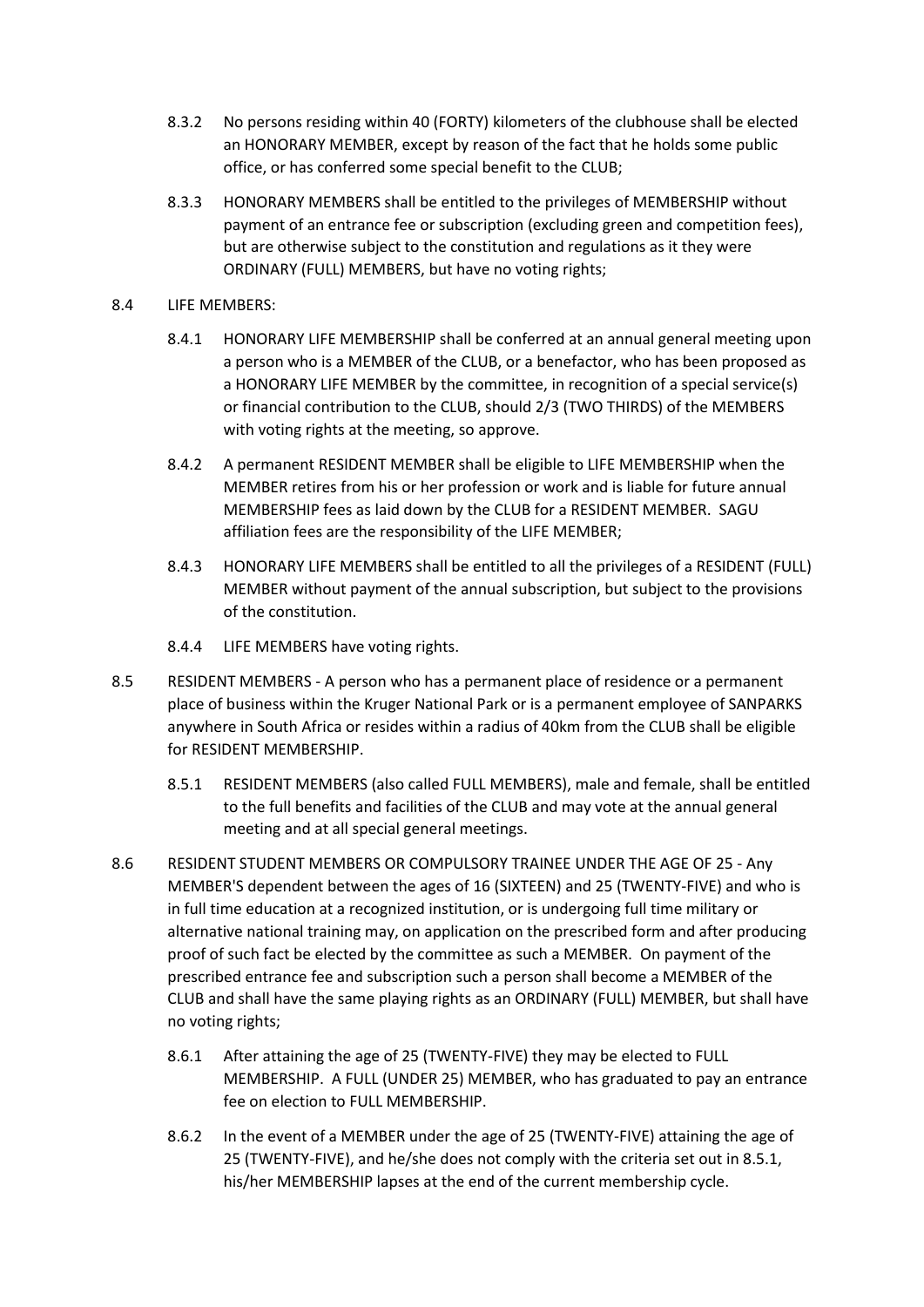- 8.7 JUNIOR MEMBERS Any person under the age of 16 (SIXTEEN) may, on application on the prescribed form, be elected by the committee as a JUNIOR MEMBER. On payment of the prescribed entrance fee and subscription such a person shall become a JUNIOR MEMBER of the CLUB;
	- 8.7.1 The committee has the right to decide that JUNIOR MEMBERS may use the CLUB and/or course facilities under such conditions as may be determined by the committee from time to time;
	- 8.7.2 A JUNIOR MEMBER has no voting rights;
	- 8.7.3 After attaining the age of 16 (SIXTEEN), they may be elected FULL (UNDER 25) MEMBERSHIP. A JUNIOR MEMBER, who has been a MEMBER for more than 3 (THREE) years, shall not be required to pay an entrance fee on election FULL (UNDER 25) MEMBERSHIP;
	- 8.7.4 In the event of a JUNIOR MEMBER attaining the age of 16 (SIXTEEN), and he/she does not comply with the criteria set out in paragraph 7.6 his/her MEMBERSHIP lapses on his/her 16<sup>th</sup> birthdate.
- 8.8 SPECIAL COUNTRY MEMBERS Any person who is and remains an ORDINARY (FULL) MEMBER of another affiliated golf club within 40 (FORTY) kilometers of his/her domicile and is permanently resident beyond a radius of 40 (FORTY) kilometers from the Skukuza clubhouse, may be elected as a SPECIAL COUNTRY MEMBER;
	- 8.8.1 Any person who is and remains an ORDINARY (FULL) MEMBER of another affiliated golf club, other than the Republic of South Africa, may on proof of such MEMBERSHIP, be elected as a SPECIAL COUNTRY MEMBER;
	- 8.8.2 On payment of the prescribed entrance fee and subscription, an applicant shall on approval by the committee become a SPECIAL COUNTRY MEMBER;
	- 8.8.3 A SPECIAL COUNTRY MEMBER who resides within 40km from the Skukuza clubhouse for a period of more than 4 (FOUR) consecutive months shall not be entitled to continue as a SPECIAL COUNTRY MEMBER. Such a person may, however, with the approval of the committee, become an ORDINARY (FULL) MEMBER by paying the subscription fee at the time of application to become an ordinary MEMBER
	- 8.8.4 SPECIAL COUNTRY MEMBER shall have full playing rights and the full use of the facilities of the clubhouse.
	- 8.8.5 SPECIAL COUNTRY MEMBERS may play in the club championship, but shall not qualify as the winner or win any prize.
	- 8.8.6 If, in the opinion of the committee, a SPECIAL COUNTRY MEMBER uses the facilities of the CLUB regularly and extensively, the committee may require such a MEMBER to become an ORDINARY (FULL) MEMBER, subject to the payment of the prescribed fees. Should such a MEMBER fail to comply with the request of the committee the MEMBERSHIP of such a person may consequently be terminated.
	- 8.8.7 A SPECIAL COUNTRY MEMBER shall not be entitled to vote at an annual general meeting or special general meetings or hold any office.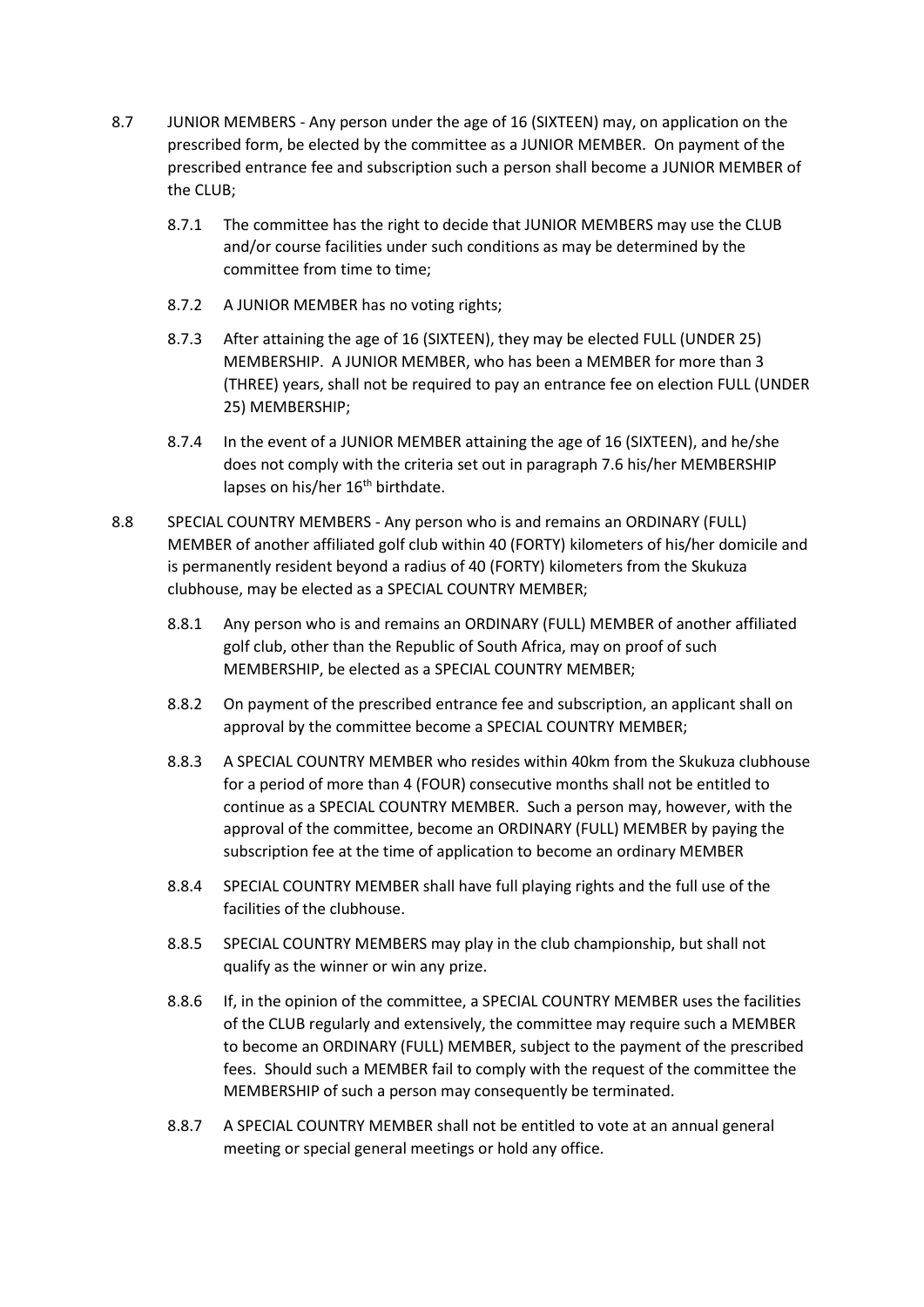- 8.8.8 A SPECIAL COUNTRY MEMBER may include SANParks appointed contractors who can prove a consecutive involvement of no less than 12 months from the date of the application being submitted.
- 8.9 REGULAR COUNTRY MEMBERS Any person who has been an ORDINARY (FULL) MEMBER in good standing of the CLUB for a period of at least 3 (THREE) years and who has relocated for any reason whatsoever to outside of a radius of 40km of the Skukuza clubhouse may be elected as a REGULAR COUNTRY MEMBER.
	- 8.9.1 Any person who is and remains an ORDINARY (FULL) MEMBER of another affiliated golf club, within the boundaries of the Republic of South Africa, may not be elected as a REGULAR COUNTRY MEMBER.
	- 8.9.2 On payment of the prescribed entrance fee and subscription, an applicant shall on approval by the committee become a REGULAR COUNTRY MEMBER.
	- 8.9.3 A REGULAR COUNTRY MEMBER who resides within 40 (FORTY) kilometers from the Skukuza clubhouse for a period of more than 4 (FOUR) consecutive months shall not be entitled to continue as a REGULAR COUNTRY MEMBER. Such a person may, however, with the approval of the committee, become an ORDINARY (FULL) MEMBER by paying the subscription fee of an ORDINARY (FULL) MEMBER'S entrance and subscription fee at the time of application to become an ordinary MEMBER.
	- 8.9.4 A REGULAR COUNTRY MEMBER shall have full playing rights and the full use of the facilities of the clubhouse.
	- 8.9.5 REGULAR COUNTRY MEMBERS may play in the club championship, but shall not qualify as the winner or win any prize.
	- 8.9.6 If, in the opinion of the committee, a REGULAR COUNTRY MEMBER uses the facilities of the CLUB regularly and extensively, the committee may require such a MEMBER to become an ORDINARY (FULL) MEMBER, subject to the payment of the prescribed fees. Should such a MEMBER fail to comply with the request of the committee the MEMBERSHIP of such a person may consequently be terminated.
	- 8.9.7 A REGULAR COUNTRY MEMBER shall not be entitled to vote at an annual general meeting or special general meetings or hold any office.
- 8.10 SOCIAL MEMBERS Any person, in good standing, on application, may be elected by the committee to become a SOCIAL MEMBER of the CLUB.
	- 8.10.1 On acceptance, and on payment of the prescribed entrance and subscription fees, such a person shall be enrolled as and become a SOCIAL MEMBER of the CLUB.
	- 8.10.2 Such MEMBERS shall be entitled to make use of the facilities of the CLUB, excluding the golf course. They shall have no voting rights and shall not be eligible for election to any office.
	- 8.10.3 Such MEMBERS shall have the privilege of playing 1 (ONE) round of golf per calendar month of the financial year on payment in advance of the playing fees as determined by the committee from time to time.
	- 8.10.4 No handicap shall be awarded to SOCIAL MEMBERS.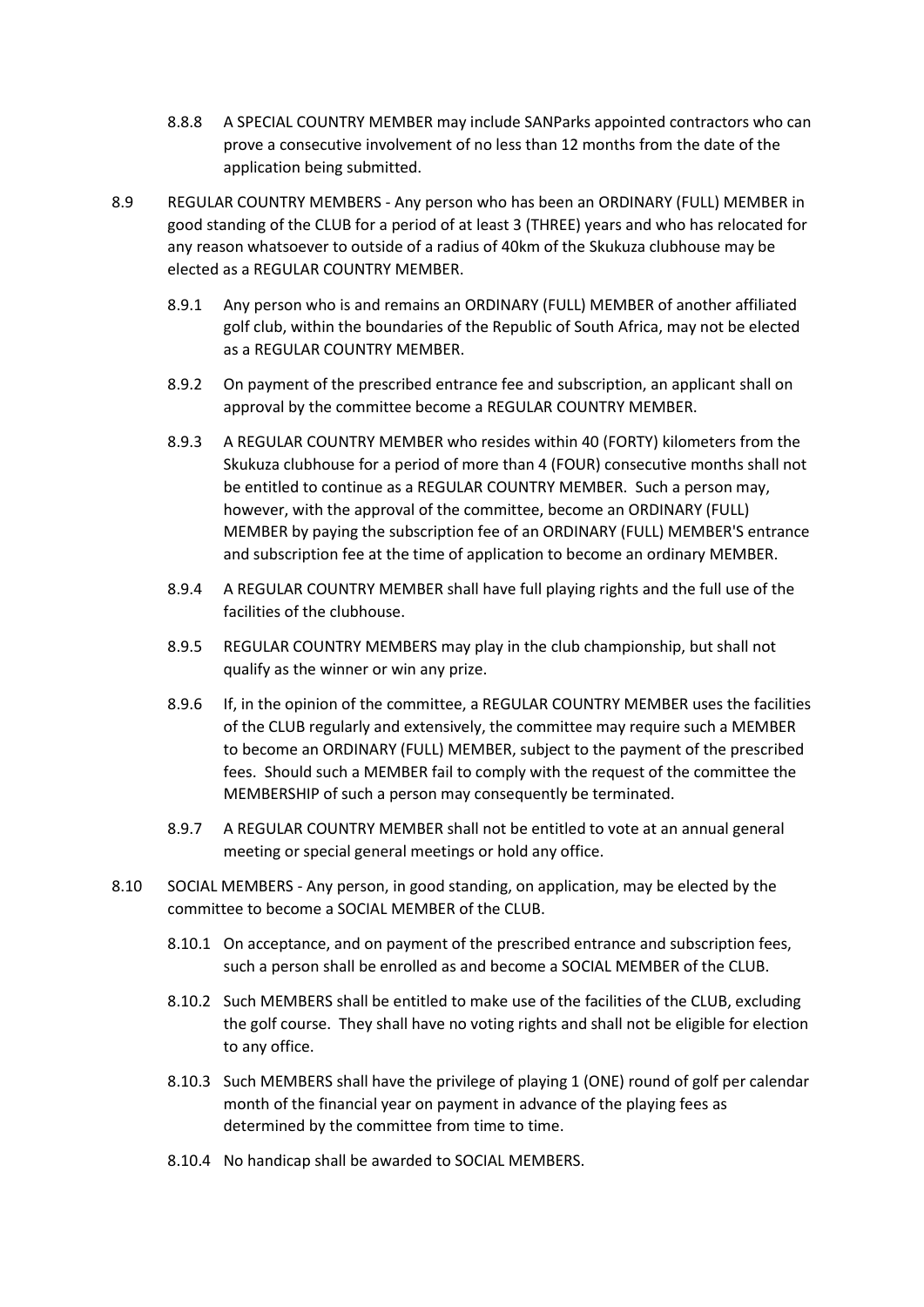- 8.11 VISITING GOLFING MEMBERS A visitor to the CLUB who is a MEMBER of an affiliated golf club may be classified as a visitor by signing the visitor's book and paying the prescribed fee. Such a person then becomes entitled to the privileges of a TEMPORARY MEMBER for the period covered by the fees that have been paid. For the information of visitors, a copy of these provisions relating to visitors shall be kept posted prominently at the CLUB premises.
- 8.12 RECIPROCAL MEMBERS The committee shall have the right to negotiate RECIPROCAL MEMBERSHIP with other affiliated clubs.
- 8.13 MEMBERS BY INVITATION The committee may invite a person of good standing in the community of Skukuza to become a MEMBER of the CLUB, upon such terms and for such a period as the committee may determine. Such MEMBERS shall be entitled to the same privileges as SOCIAL MEMBERS.
- 8.14 SOCIAL VISITORS On signing the Visitor's Book by a MEMBER of the CLUB social visitors shall be entitled to use the premises of the clubhouse during the fixed hours of the CLUB, but shall not be entitled to use any other facilities of the CLUB without payment in advance of the prescribed fees for visitors.
- 8.15 TEMPORARY MEMBERS The committee may grant TEMPORARY privileges of MEMBERSHIP to any person who is:
	- 8.15.1 A bona fide candidate whose application, and payment of the necessary fees, for admission as a MEMBER to the CLUB has been posted on the Notice Board while the application has not yet been ratified by the committee;
	- 8.15.2 A bona fide participant in a game, match or competition on the course and for which the participant has paid the prescribed fee in advance. This applies for the period for which the fees have been determined;
	- 8.15.3 TEMPORARY MEMBERS shall have no voting rights.
- 8.16 TEMPORARY ABSENCE FROM REPUBLIC OF SOUTH AFRICA A MEMBER who temporarily leaves the Republic of South Africa for a continuous period of more than 6 (SIX) months and who elects to be classified as, and to pay the commuted subscription relative to, an ABSENTEE MEMBER, shall notify the Club Manager in writing of such election, the date of departure, the expected duration of absence of the overseas address. Such MEMBER shall be under the obligation to notify the Club Manager immediately of the date of return to the Republic of South Africa from which date he or she shall resume payment of the subscriptions relative to his or her class of MEMBERSHIP. If a MEMBER temporarily absent from the Republic of South Africa elects to continue paying the subscriptions relative to his or her class of MEMBERSHIP, he or she shall notify the MANAGER of the address to which notices may be addressed to him or her and failure to pay subscriptions on due date renders such MEMBER liable to posting in terms of paragraph 9.3.

#### <span id="page-9-0"></span>9. APPLICATION FOR MEMBERSHIP

The procedure for applying for MEMBERSHIP, other than HONORARY or TEMPORARY MEMBERSHIP, shall be as follows:

9.1 An ORDINARY MEMBER of the CLUB to whom the applicant must be well known, shall apply to the MANAGER for an application form on behalf of such applicant;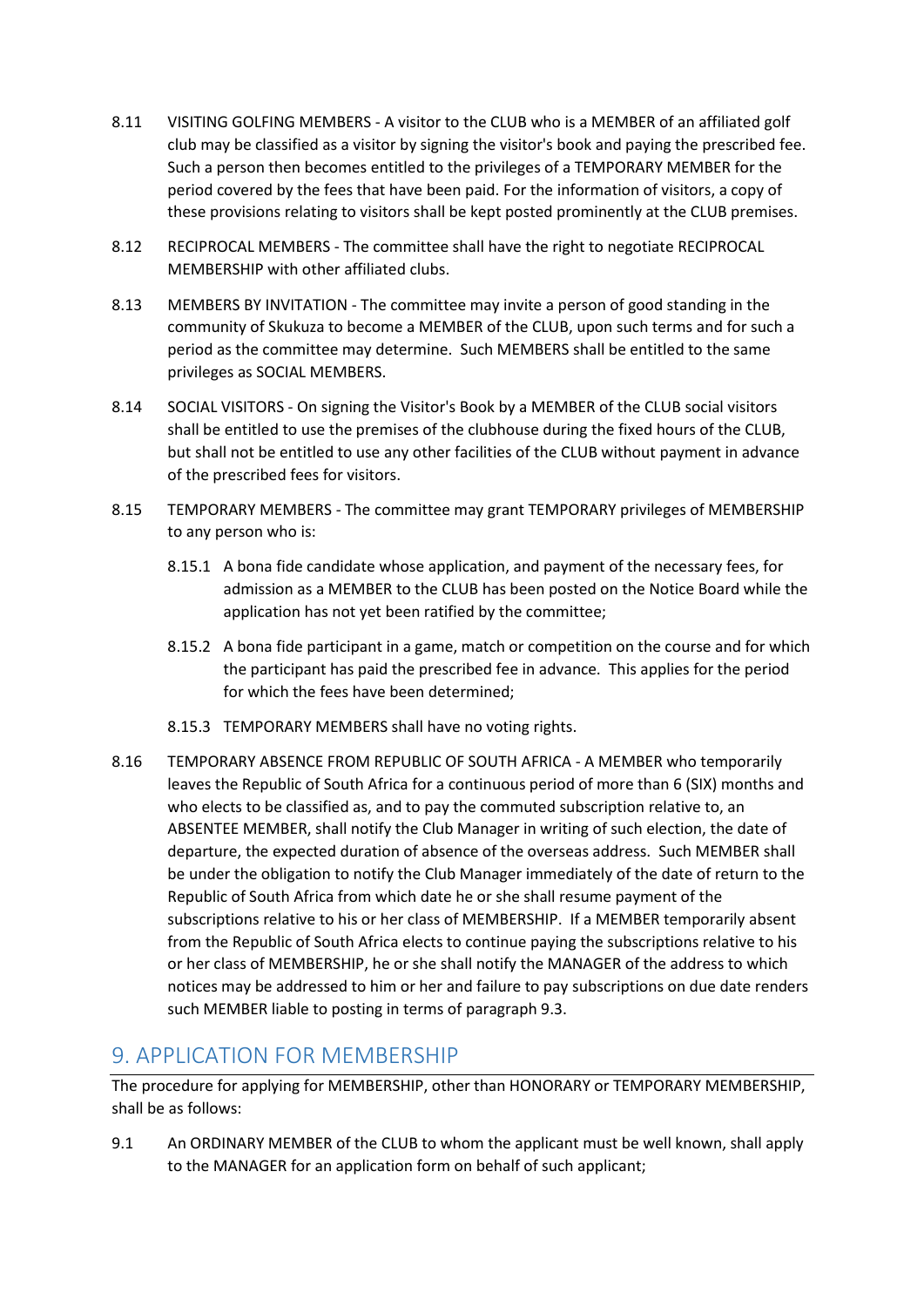- 9.2 No MEMBER should act as a proposer or a seconder more than twice in any one financial year, nor until they have been a MEMBER of the CLUB for at least two years;
- 9.3 The applicant shall complete the application form as prescribed from time to time by the MANAGEMENT COMMITTEE. The form must be signed by the proposer and by a seconder other than the spouse of the proposer, who must also be an ORDINARY MEMBER of the CLUB and to whom the applicant is well known;
- 9.4 The applicant shall in the application form set out the names and addresses of four referees being MEMBERS of the CLUB, other than the proposer and seconder, who should have known the applicant for at least two years and to whom reference shall be made and who shall complete the prescribed form. Should a referee be unable to complete the prescribed form because of death or prolonged illness or absence, the applicant shall be asked for a further reference;
- 9.5 The applicant together with his/her proposer and seconder must meet by arrangement with a MEMBER of the MEMBERSHIP sub-MANAGEMENT COMMITTEE and provide such information or further referees as may be called for.
- 9.6 Acknowledgement of receipt of the application will be posted to the proposer with a copy of the seconder and the applicant. If such acknowledgement is not sent within 90 (NINETY) days of receipt by the CLUB of the application or within 30 (THIRTY) days of the interview referred to above, whichever is the later, the application will be deemed to have lapsed.
- 9.7 Once acknowledged the applicant's full names, occupation and address together with the names of his/her proposer and seconder will be placed on the CLUB notice boards at the clubhouse and Skukuza Camp Administrative Offices for a period of 1 (ONE) month and for a period of at least 14 (FOURTEEN) days prior to the application for election being considered by the MANAGEMENT COMMITTEE.
- 9.8 No close relative and no MEMBER of the MANAGEMENT COMMITTEE or neither his nor her spouse shall propose or second or act as a referee for any applicant;
- 9.9 The names of applicants for MEMBERSHIP shall be placed on a waiting list from which they shall be withdrawn for consideration for election as vacancies in each class of MEMBERSHIP occur;
- 9.10 Notwithstanding anything to the contrary herein contained, the spouse of a MEMBER shall be entitled to be considered for election to MEMBERSHIP at any time upon application, without being placed on the waiting list.
- 9.11 Children of MEMBERS shall come up for immediate election without being placed on the waiting list, provided that they are under the age of 25 (TWENTY-FIVE);
- 9.12 For the purpose of this paragraph, HONORARY, TEMPORARY and JUNIOR MEMBERS are not ORDINARY MEMBERS;
- 9.13 Election to MEMBERSHIP may be deferred for a maximum of 3 (THREE) years;

#### <span id="page-10-0"></span>10. ELECTION/PRIVILEGES OF MEMBERS

10.1 ELECTION - The election of MEMBERS shall be by ballot conducted at a meeting of the MANAGEMENT COMMITTEE, the quorum for which meeting shall be 5 (FIVE) MEMBERS, and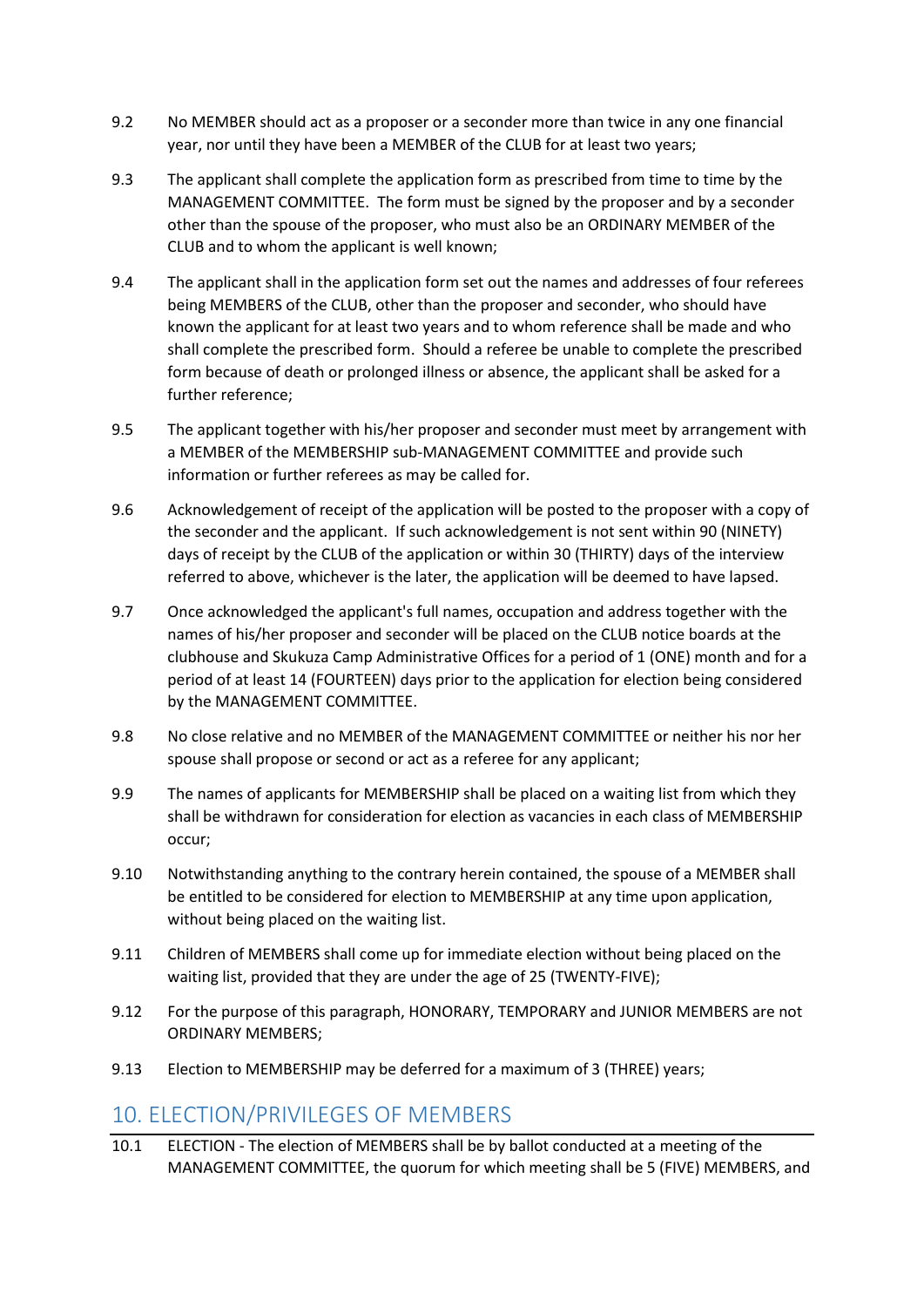no candidate shall be elected unless he or she receives the votes of the majority of the MEMBERS of the MANAGEMENT COMMITTEE present and voting;

- 10.1.1 When the name of the applicant for MEMBERSHIP is posted in terms of paragraph 9.6 any MEMBER wishing to object to his or her election shall during the period of such posting ledge a properly motivated written objection with the MANAGEMENT COMMITTEE giving such information as the objector wishes the MANAGEMENT COMMITTEE to take into account. Such objection shall be handed to the MANAGER for submission to the MANAGEMENT COMMITTEE;
- 10.1.2 Should the MANAGEMENT COMMITTEE have received 25 (TWENTY-FIVE) written objections to the election of a candidate who they would otherwise have admitted to MEMBERSHIP then the election shall be by ballot of MEMBERS of which notice shall be placed on the CLUB notice boards for at least 14 (FOURTEEN) days prior to the date set for the ballot. The ballot shall be open and BE conducted on 1 (ONE) day between 08h00 and 19h30 at the clubhouse. At least 50 (FIFTY) MEMBERS must record their votes on the day of the ballot if it is to be taken into account by the MANAGEMENT COMMITTEE. If 25% (TWENTY-FIVE PERCENT) of the votes are against the candidates, he or she shall not be elected.
- 10.2 PRIVILEGES OF CANDIDATES FOR ELECTION A candidate for election, duly proposed and seconded, on receipt of a notification from the MANAGER that his or her name is to be submitted to a ballot for election shall be entitled to the use of the CLUB as an HONORARY MEMBER until his or her ballot takes place.
- 10.3 NON-PAYMENT OF ENTRANCE FEES AND SUBSCRIPTIONS The election of a newly elected MEMBER who fails to pay the amount due in respect of his or her entrance fee and subscription within 1 (ONE) month after receiving notice of his or her election shall, ipso facto, becomes null and void.

#### <span id="page-11-0"></span>11. RIGHTS OF MEMBERSHIP

Membership of the CLUB does not and shall not give to any member of any category any right, title, interest, claim or demand in or to any of the monies, property or assets of the CLUB, but only confers upon such member the right and privilege of entering into and upon the grounds and erections of the CLUB, and to use the same in accordance with the uses to which they are devoted by the Committee of the CLUB, and subject to such restrictions and charges as the Committee may from time to time impose, and subject to the Rules and Regulations of the CLUB from time to time in force.

## <span id="page-11-1"></span>12. LIABILITIES OF MEMBERS

The CLUB shall as a Body Corporate, having an existence independent of its MEMBERS, with perpetual succession and all its assets shall be registered or held in the name of the CLUB. The individual MEMBER shall not be liable to meet the debts, engagements or liabilities of the CLUB and their liabilities shall be limited solely to the amounts due by them in respect of their subscription or other moneys payable by them in terms of this constitution, rules and regulations.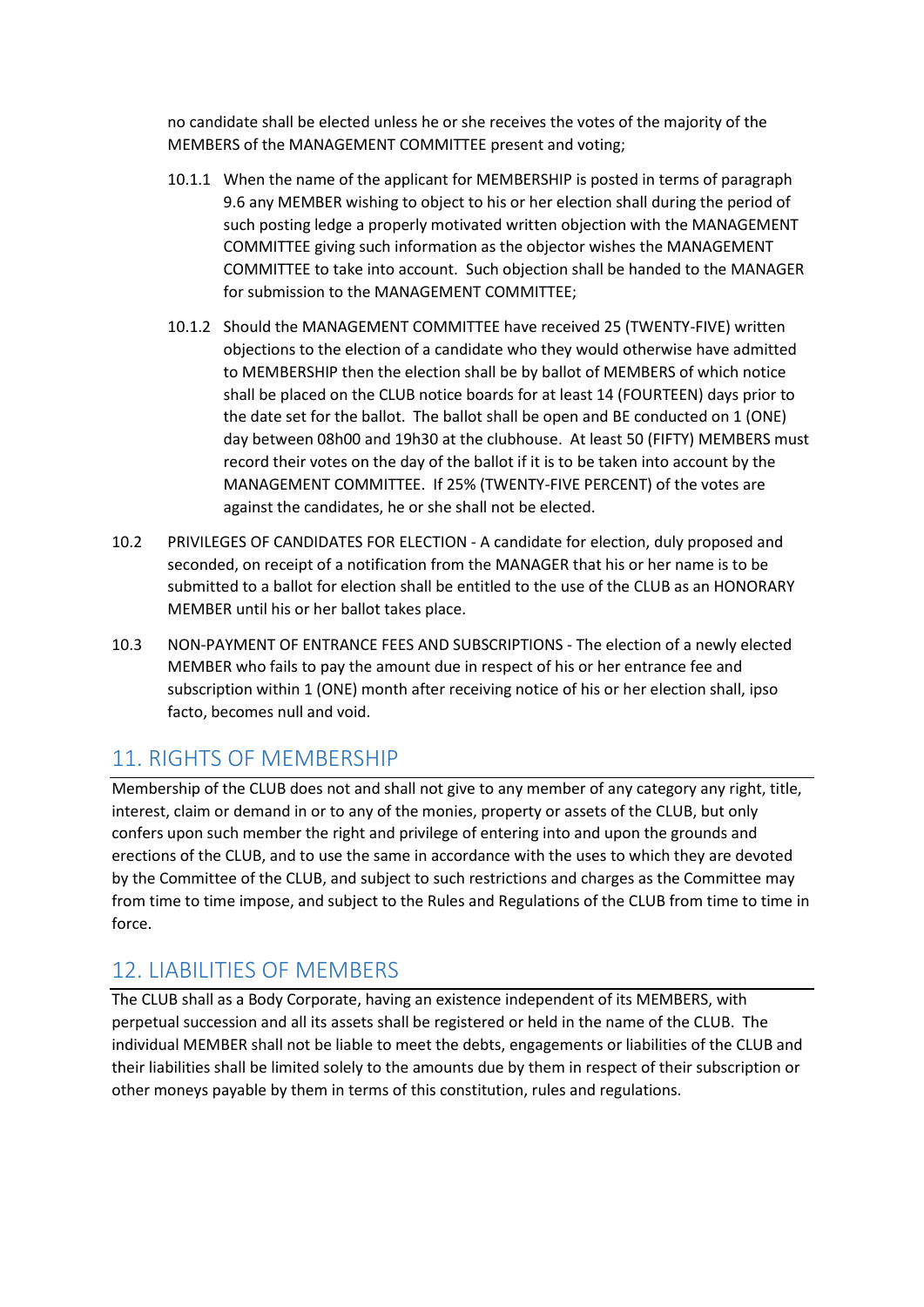## <span id="page-12-0"></span>13. MEMBERS BOUND BY THE RULES AND REGULATIONS

The payment by or on behalf of a member of his or her first subscription shall be acknowledgement on the part of such member that he or she is bound by the Rules and Regulations of the Club, that have been or may hereafter be made by the Committee, and that he or she accepts the ruling of the Committee in all cases, and no person shall be absolved from the effects of the Rules and Regulations in the plea of not having received a copy of them.

## <span id="page-12-1"></span>14. ENTRANCE FEES AND SUBSCRIPTIONS

- 14.1 ENTRANCE FEES The entrance fees and annual subscriptions payable for all categories of members shall be those as decided upon by the annual general meeting or a special general meeting. A schedule thereof as applicable from time to time shall be and remain posted on the notice board;
	- 14.1.1 An applicant shall pay 25% (TWENTY-FIVE PERCENT) or such other percentage as the MANAGEMENT COMMITTEE in its sole discretion may decide of the then entrance fee when lodging his or her application with the MANAGER and such advance payment shall not be refundable, nor shall it bear interest.
	- 14.1.2 Upon election to MEMBERSHIP the applicant shall pay the difference between the advance payment thus made and the full entrance fee currently payable at the date of election. The current entrance fee as determined from time to time shall be recorded in a schedule to this constitution.
- 14.2 SUBSCRIPTIONS The MEMBERS from time to time in general meeting shall determine the amount of subscriptions payable by MEMBERS. The current annual subscription payable as so determined shall be recorded in a schedule to this constitution.
- 14.3 NON-PAYMENT OF SUBSCRIPTIONS The first annual subscription or pro-rata portion thereof as provided in accordance with paragraph 9 shall become due and payable in full immediately on election. Thereafter the annual subscription shall be due and payable in advance on the 1st day of March in each year. Should an annual subscription remain unpaid 3 (THREE) months after due date a MEMBER shall be debarred from the CLUB and shall cease to be a MEMBER.
	- 14.3.1 The name of any MEMBER who shall not have paid his or her subscriptions within 2 (TWO) months from the due date thereof may be posted on the notice boards and should be subscription not be paid within 14 (FOURTEEN) days after the date of posting, he or she shall thereupon ipso facto cease to be a MEMBER, provided, however, that before such MEMBER'S name be posted as foresaid, a notice calling upon him or her to pay such arrear subscription shall be sent to him or her by registered letter through the post; the non-receipt by a MEMBER of any notice calling upon him or her to pay his or her subscription does not exempt him or her from the provisions of this paragraph.
	- 14.3.2 The MANAGEMENT COMMITTEE may, however, reinstate any person who may have ceased to be a MEMBER in terms of the provisions of this paragraph upon payment of all his or her arrear subscriptions and any amount owning to the CLUB. Nothing elsewhere contained in these constitution shall restrict the CLUB'S right to adopt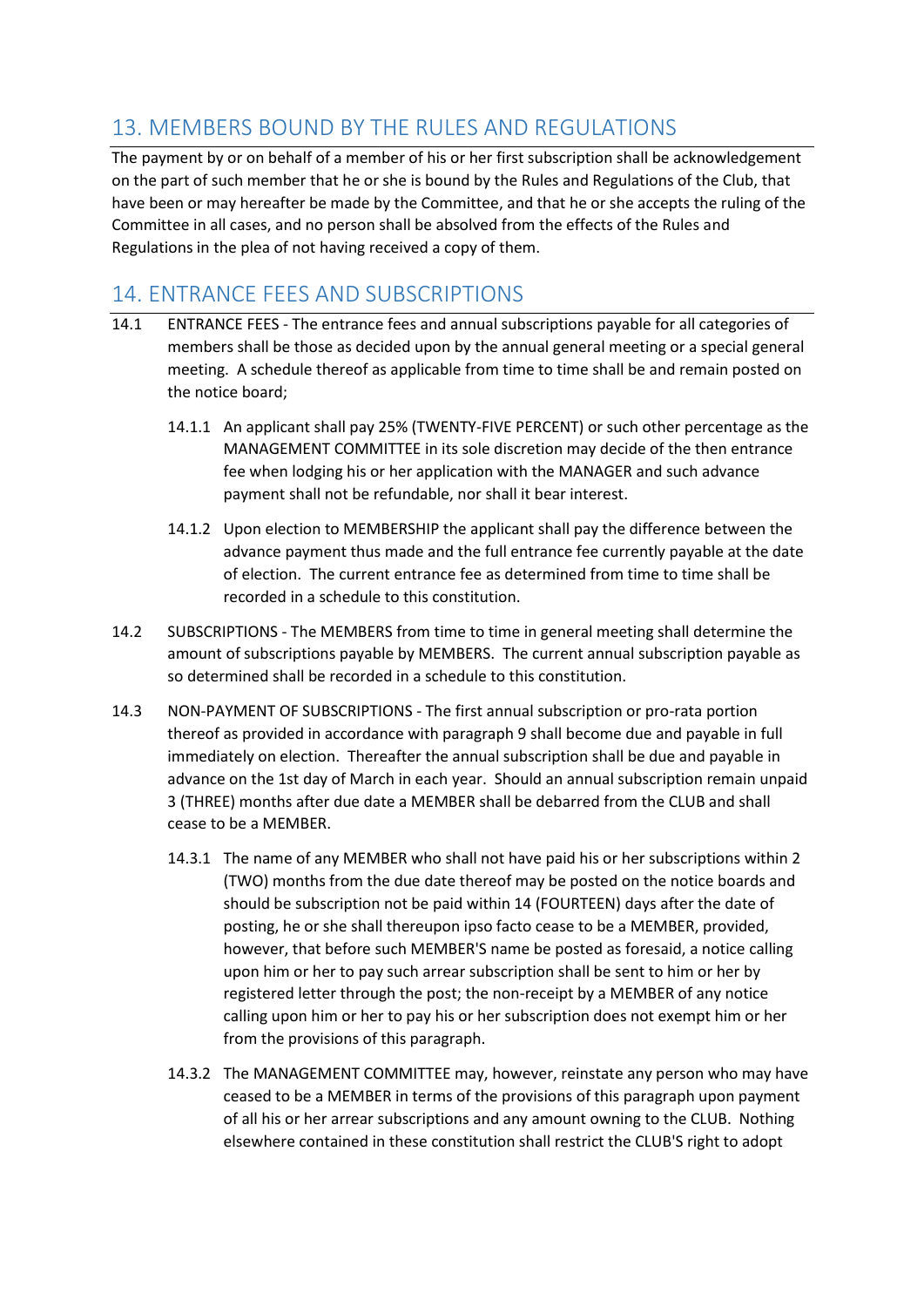such measures as the MANAGEMENT COMMITTEE may deem advisable for the recovery of any overdue subscriptions.

- 14.4 PAYMENT OF ACCOUNTS AND FEES Every MEMBER is required before leaving the CLUB, to pay or acknowledge every expense incurred by him in the CLUB. Any MEMBER who fails to discharge his liability to the CLUB by the 15th day of the second month following that during which such liability was incurred or became due, shall not be allowed to vote at any club meeting nor to take part whatsoever in the affairs of the CLUB until such time as his account has been paid without prejudice to any such other rights as the MANAGEMENT COMMITTEE may have prescribed herein;
	- 13.4.1 Any MEMBER who has not fulfilled his obligations to the CLUB in respect of the subscription fees, moneys due for the supply of goods or any other amount which may be owing by the 15th day of the second month following that month in which the obligation arose, shall be liable to pay interest on that amount at a rate equal to the rate of interest charged to the CLUB by its bankers on overdraft, which interest shall be calculated as from the date on which the amount became due until date upon which it is paid.

#### <span id="page-13-0"></span>15. SUBSCRIPTIONS

- 15.1 The annual subscription of members in the various categories shall be such amount as the Committee may from time to time determine, but no increase in excess of 10 % (Ten per cent) above the prevailing fee shall be imposed without the approval of full members given at a General Meeting or a Special General Meeting.
- 15.2 Honorary Members, Honorary Life Members and Appointed Members shall not be obliged to pay subscriptions imposed by the Committee.
- 15.3 The Committee may, at its absolute discretion, remit the whole or part of the subscription of any member for such period and on such terms and conditions as the Committee shall deem fit. Any dispensation granted by the Committee in terms hereof shall be conveyed to the Member in writing and be duly recorded as a minute of such decision of the Committee.
- 15.4 Subscriptions are payable in respect of the Club's financial year and shall become due on the first day of March of each year.
- 15.5 Any member whose subscription or any other liability to the Club has been in arrears for 30 days or longer and which is not the subject of a written dispute, and which remains unpaid for a further 21 days after the dispatch of written notice by post or by electronic mail shall, at the discretion of the Committee:
	- 15.5.1 have his or her name posted on the Notice Board as a defaulter and

15.5.2 within 21 days thereafter and without further notice, be expelled as a Member of the Club.

#### <span id="page-13-1"></span>16. MEMBERSHIP ALTERATION AND REINSTATEMENT

16.1 A member may on written application transfer his or her membership to another category of membership for which he or she is eligible.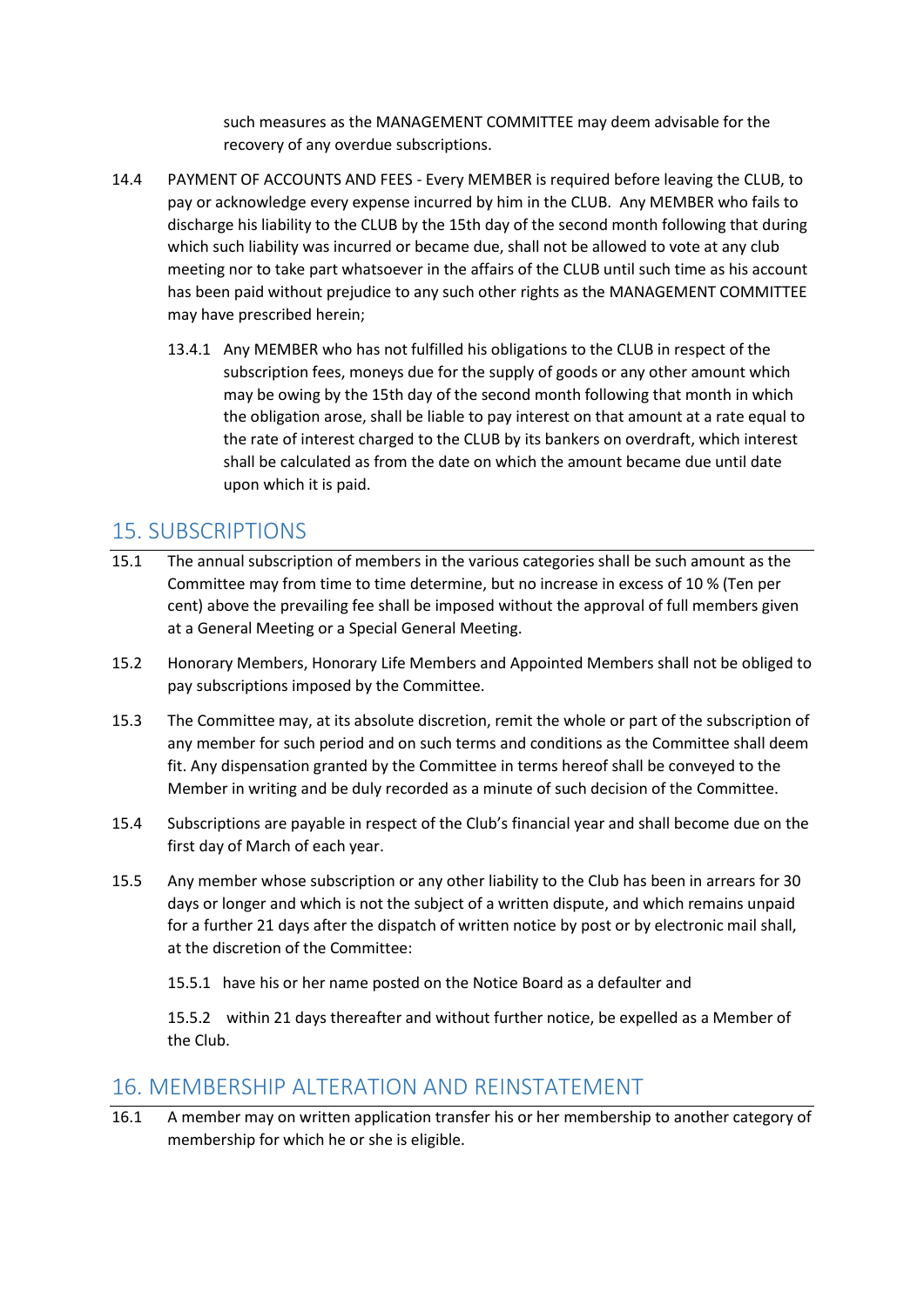- 16.1.1 Members under the age of 18 (eighteen) and Members under the age of 25 (twentyfive) shall automatically progress to the next level of membership applicable, based on status and age without having to pay an additional entrance fee.
- 16.1.2 Other categories of membership not specified in 15.1.1 will be liable to pay the differential in entrance fee between an existing category of membership and that to which they choose to transfer in the year in which transfer is effected at the discretion of the Committee.
- 16.2 Former members who have relinquished their membership of the Club for any reason, may be re-admitted to membership on such terms and conditions as the Committee may determine in each particular case.
- 16.3 RESIGNATION Any MEMBER intending to resign his or her MEMBERSHIP shall notify the MANAGER in writing to that effect prior to the last day of February in each year, otherwise he or she shall be liable for payment of his or her subscriptions for the ensuing year, whether he or she has entered the CLUB premises or not. The MANAGEMENT COMMITTEE may refuse to accept any resignation until all amounts due to the CLUB by the MEMBER intending to resign are paid. A MEMBER who has resigned may be reinstated at the discretion of the MANAGEMENT COMMITTEE or through the normal application procedure.
- 16.4 CANCELLATION OF MEMBERSHIP If at any time after the election of a candidate it shall appear that he or she has been elected under a misrepresentation or mistake as to identity or owning to materially incorrect information or withholding relevant information as to his or her character and position having been given, the MANAGEMENT COMMITTEE shall, within 1 (ONE) month on such misrepresentation, mistake or information being ascertained, have power to cancel his or her election. The MEMBER whose election is thus cancelled shall thereupon cease to be a MEMBER, and shall have no claim whatsoever against the CLUB for damages, return of entrance fee or subscription or on any other grounds whatsoever, but the MANAGEMENT COMMITTEE shall be entitled to make such ex gratia refund of entrance fee or subscription as it may consider proper.

#### <span id="page-14-0"></span>17. FINANCIAL YEAR

The financial year of the Club shall end on the  $31<sup>st</sup>$  March each year

#### <span id="page-14-1"></span>18. COMMITTEE

- 18.1 The affairs of the Club shall be governed and managed by a Committee 9 (Nine) persons, consisting of a Chairman, Vice Chairman, Captain, Vice-Captain, Club Manager, Golf Development, Recreation, Skukuza Camp Manager (Co-Opted) and an additional Co-opted SANParks representative.
	- 18.1.1 A Club Manager is an appointed position and not eligible to vote at committee meetings but may vote at General Meetings if the Club Manager is a full member. This rule was made because the Club Manager also acts as the bookkeeper and we would like to avoid conflict of interest.
- 18.2 Full members shall be eligible for election to the Committee.
- 18.3 The CLUB shall have a MANAGEMENT COMMITTEE, which shall consist as the persons elected in paragraph 18.1 above;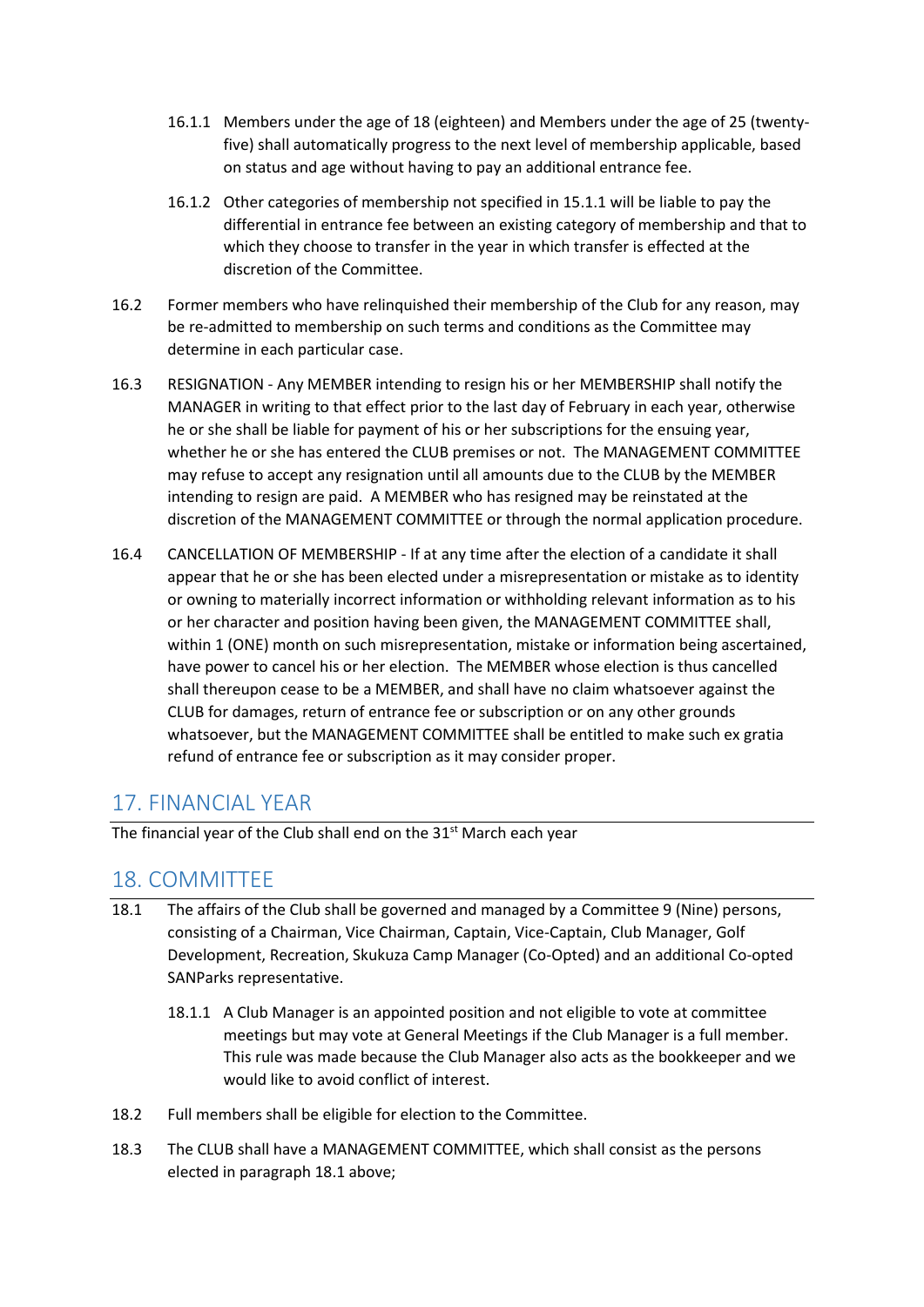- 18.3.1 THE SKUKUZA CAMP MANAGEMENT shall have the right to appoint a nominated MANAGEMENT COMMITTEE MEMBER without any voting rights, and to remove, replace and fill any vacancies in respect of such MANAGEMENT COMMITTEE MEMBER by written notice to the CLUB;
- 18.3.2 The nominated MANAGEMENT COMMITTEE MEMBER need not be MEMBER of the CLUB, and shall not be obliged to retire at any Annual General Meeting;
- 18.4 The elected MANAGEMENT COMMITTEE MEMBERS shall be elected from among the ORDINARY RESIDENT MEMBERS at an Annual General Meeting;
- 18.5 At each Annual Meeting after the first one, one half of the elected MANAGEMENT COMMITTEE MEMBERS shall retire from office;
	- 18.5.1 The MANAGEMENT COMMITTEE MEMBERS who retire in any year shall be those who have been longest in office since their last election, but as between persons who became MANAGEMENT COMMITTEE MEMBERS on the same date, those who retire shall, unless otherwise agreed between themselves, be determined by lot;
	- 18.5.2 A retiring MANAGEMENT COMMITTEE MEMBER shall be eligible for re-election;
	- 18.5.3 At the Annual General Meeting at which a MANAGEMENT COMMITTEE MEMBER retires, or any other General Meeting, the CLUB may fill the vacancy by electing a person thereto;
	- 18.5.4 If at any meeting at which the election of MANAGEMENT COMMITTEE MEMBERS ought to take place, the places of the retiring MANAGEMENT COMMITTEE MEMBERS are not filled, then, unless it is expressly resolved not to fill those vacancies, the retiring MANAGEMENT COMMITTEE MEMBERS, or those of them who have not had their vacancies filled, shall be deemed to have been re-elected unless a resolution for re-election of any such MANAGEMENT COMMITTEE MEMBERS shall have been put to the meeting and rejected;
	- 18.5.5 The CLUB may from time to time in General Meeting increase or reduce the number of elected MANAGEMENT COMMITTEE MEMBERS and revise roles, and also determine in what rotation the increased or reduced number are to retire from office.

#### <span id="page-15-0"></span>19. ELECTION OF CHAIRMAN

- 19.1 A Chairman shall be elected at an Annual General Meeting and shall hold office for a period of 2 (Two) years, which can be extended if the nomination and voting procedures are followed. The nominee shall have served at least 1 (One) full year on the Committee during a 10 (Ten) year period immediately preceding nominations for the position.
- 19.2 Nominations for the position of Chairman shall be in writing and such nominations shall be signed by 2 (Two) Full members and endorsed with the consent of the nominated member. Such completed nomination forms must be received by the Club at least 6 (Six) days prior to the date of the Meeting and on receipt by the Club they shall be posted on the Club Notice Board.
- 19.3 In the event of there being more than 1 (One) nomination for the position of Chairman, a ballot shall be conducted to determine who shall serve as Chairman. The Runner-up will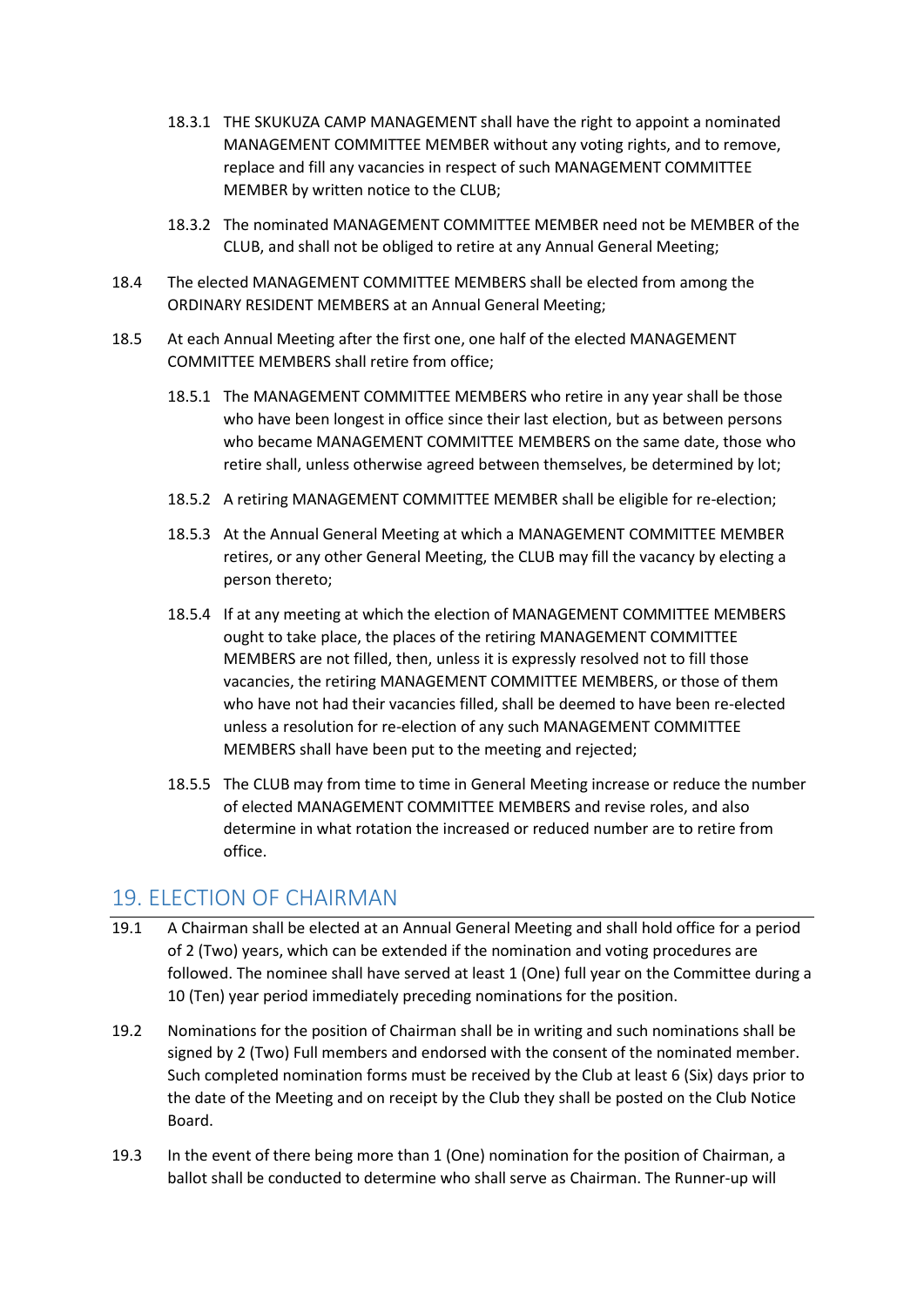automatically take over the position as Vice-Chairman. In case such an individual does not want to stand for the position then a vote by show of hands should be done at the Annual General Meeting.

19.4 In the event of a new Chairman being elected at an Annual General Meeting, the past Chairman shall automatically be eligible for election as one of the Committee Members of the Committee to be elected at the Annual General Meeting.

#### <span id="page-16-0"></span>20. ELECTION OF THE COMMITTEE AND CAPTAIN

- 20.1 The Members of the Committee shall be elected at the Annual General Meeting or a Special General Meeting called for such purpose, from Full members of the Club, and shall hold office until the next Annual General Meeting.
- 20.2 A retiring member of the Committee shall be eligible for election to any position on the Committee without nomination provided notice of such intention to do so is posted on the Notice Board at least 6 (Six) days prior to the Meeting. A member other than a retiring member of the Committee, shall be eligible for election to the Committee only if a nomination signed by 2 (Two) Full members and endorsed with the consent of the nominated member has been received by the Club at least 6 (Six) days prior to the date of the Meeting.
- 20.3 Once the Members of the Committee have been elected, a Captain for the ensuing year shall be elected at the Annual General Meeting from among the members elected to the Committee.
- 20.4 Should there be more than one nomination for the position of Captain a ballot shall be taken.
- 20.5 At the first meeting of the Committee, which shall convene within 2 weeks after the close of the Annual General Meeting, there shall be elected a Golf Development, Recreation, Skukuza Camp Manager (Co-Opted) and an additional Co-opted SANParks representative.
- 20.6 The Skukuza Camp Manager and second co-opted members will also be nominated and voted for by the Management Committee.
- 20.7 The MANAGEMENT COMMITTEE may from time to time:
	- 20.7.1 establish such SUB-MANAGEMENT COMMITTEES and sections as they deem fit, and determine the functions and activities of such MANAGEMENT COMMITTEES and sections;
	- 20.7.2 confer upon any one or more of their MEMBERS all or any of the powers exercisable by the MANAGEMENT COMMITTEE, and upon such terms and conditions and with such restrictions as the MANAGEMENT COMMITTEE deems fit, and either collaterally with or to the exclusion of their power;
	- 20.7.3 make, and from time to time vary or add to, rules and regulations governing the MANAGEMENT rights and obligations of MEMBERS and the conduct of the meetings of the CLUB;
	- 20.7.4 appoint a MANAGER for the CLUB whom shall report directly to the Chairman.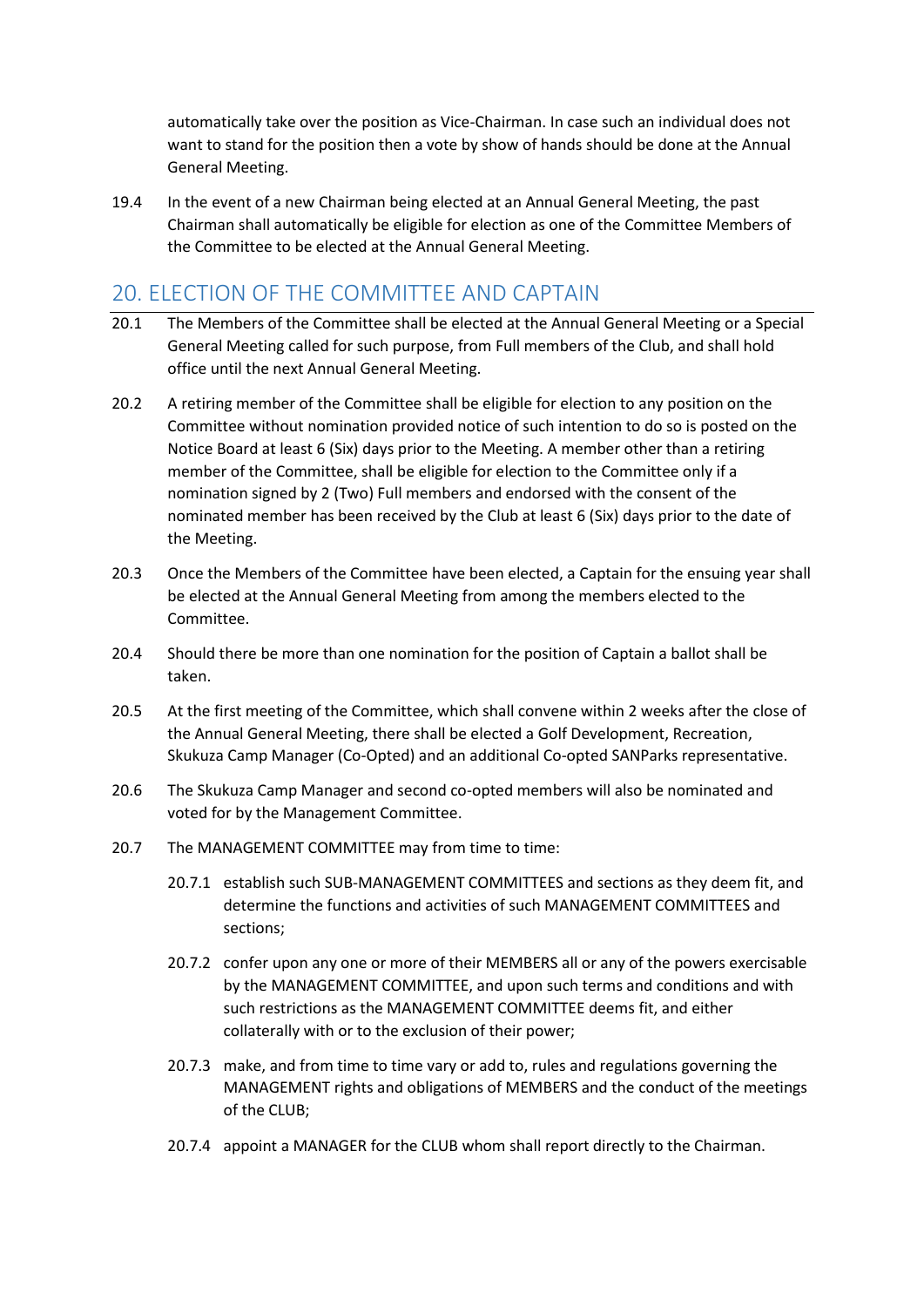#### <span id="page-17-0"></span>21. POWERS OF THE COMMITTEE

- 21.1 The Committee shall have the power and authority to do any act, matter or thing which could or might be done by the CLUB excepting such matters as are in this Constitution specially reserved to be dealt with at a General Meeting.
- 21.2 The Committee shall in addition to the general powers and authorities granted to the Committee by this Constitution have the following special powers:
	- 21.2.1 To appoint, suspend or discharge any employee of the CLUB and to fix remuneration and terms of employment;
	- 21.2.2 To fix or amend from time to time tariffs and charges including green, playing, annual playing card, garaging and trail fees, caddies' remuneration and any other tariffs necessary;
	- 21.2.3 To institute, conduct, defend, compound or abandon any legal proceedings by or against the CLUB, or its officers, or otherwise concerning the affairs of the CLUB;
	- 21.2.4 To make, vary and repeal Rules and Regulations for the running of the affairs of the CLUB, its officials and servants, provided that such Rules and Regulations do not conflict with the Constitution; The Committee shall cause all Rules and Regulations which it brings about to be recorded in a special register therefor which shall be maintained by the CLUB and available for inspection by members at all reasonable times;
	- 21.2.5 To hold competitions and tournaments and to make any special arrangements therefor, and to set aside the CLUB's grounds, or any part thereof for any special purpose whatsoever;
	- 21.2.6 To arrange terms of reciprocity with other CLUBS;
	- 21.2.7 To obtain and hold any licenses or authorities which may be required to enable the CLUB to exercise any of its rights or functions;
	- 21.2.8 To co-opt, at its discretion, a member or members for any purpose;
	- 21.2.9 To fill such vacancies amongst their number as may occur during their term of office;
	- 21.2.10 To acquire or dispose of by purchase or lease;
		- (a) Any freehold or leasehold capital equipment or immovable property, limited to:
			- i) An amount approved, for the forthcoming two years, by members at an Annual General Meeting or
			- ii) An amount approved by members at a General Meeting.

(b) Capital Expenditure shall be defined as expenditure on capital items and shall be disclosed in the Annual Financial Statements in accordance with the following Entity Based Accounting Policy:

FIXED ASSETS AND DEPRECIATION Fixed assets are written down to a valuation of R1 for each category of asset. Additions and replacements are written off in the year of purchase with the exception of fixed assets acquired under instalment sale and lease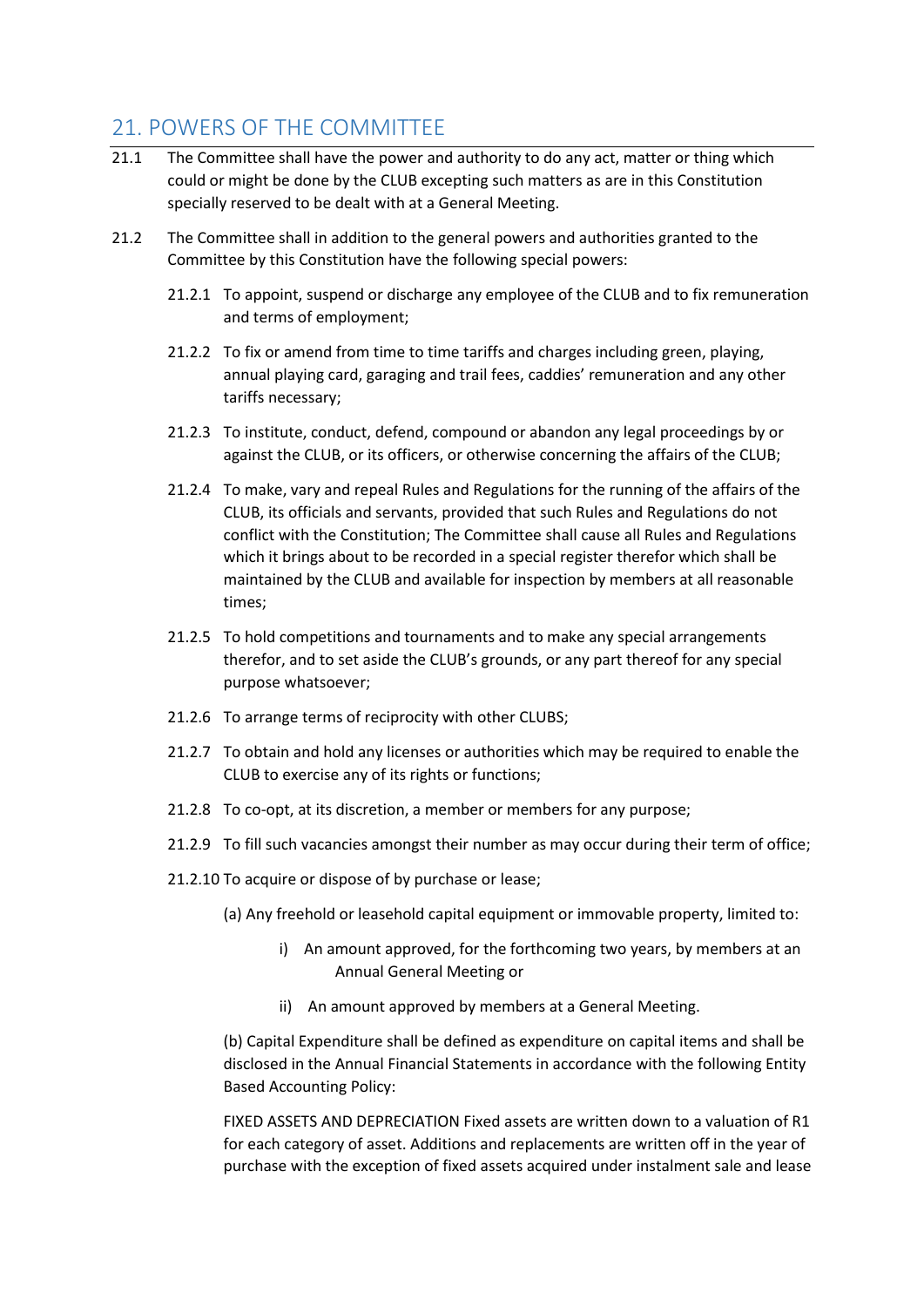contracts, the cost of which are written off over the period of the contract. Details pertaining to the individual items are recorded in appropriate asset registers.

(c) In the event of an emergency, where time does not permit the calling of a General Meeting, any capital equipment necessary for the proper upkeep and running of the CLUB may be purchased without the prior consent of General Meeting, but subject to the unanimous approval of the members present at a properly constituted meeting of the Committee confirming the urgent nature of the purchase and taking cognizance of the financial position of the CLUB. Such expenditure shall be highlighted at the Annual General Meeting.

- 21.2.11 To authorize by resolution any 2 (Two) members of the Committee to sign on behalf of all the members of the CLUB all Powers of Attorney, contracts, agreements or deed or documents requiring signature;
- 21.2.12 To fill any vacancy occurring in the position of Auditor;
- 21.2.13 To raise and borrow money for the CLUB, within the constraints of the approved budgets except in the case of an emergency;
- 21.2.14 To determine the maximum number of members in any category;
- 21.2.15 To discipline members for any misconduct in terms of the Constitution;
- 21.2.16 To deal with any conditions or circumstances arising for which specific provision is not provided for in this Constitution or in the Rules and Regulations of the CLUB.
- 21.2.17 To consider, approve, limit and control existing and additional Donor, Memorial or Commercial signage positioned or to be positioned on the golf course or within the clubhouse.
- 21.2.18 To maintain the golf course in an acceptable playing condition to the members, and not make any material alterations to the design of the course without the prior approval of members at a General Meeting.

#### <span id="page-18-0"></span>22. MEETINGS OF THE COMMITTEE

- 22.1 The Committee shall meet once every month or more often as occasion requires.
- 22.2 At least 7 (Seven) full days' notice shall be given of all meetings of the Committee, unless all members of the Committee agree to accept shorter notice.
- 22.3 At all meetings of the Committee, 4 (four) shall constitute a quorum (and this excludes Co-Opted Members)
- 22.4 Any member of the Committee absenting himself or herself without leave from 2 (Two) consecutive meetings, of which due notice has been given, shall cease to be a member of the Committee, provided that such meetings do not take place within a period of 30 (Thirty) days.
- 22.5 A meeting of the Committee may be convened at the request of the Chairman or on the written request of at least 2 (Two) members of the Committee.
- 22.6 Voting procedure: All decisions at Committee Meetings shall be decided by a majority of votes, unless otherwise specified herein, and the declaration of the result by the Chairman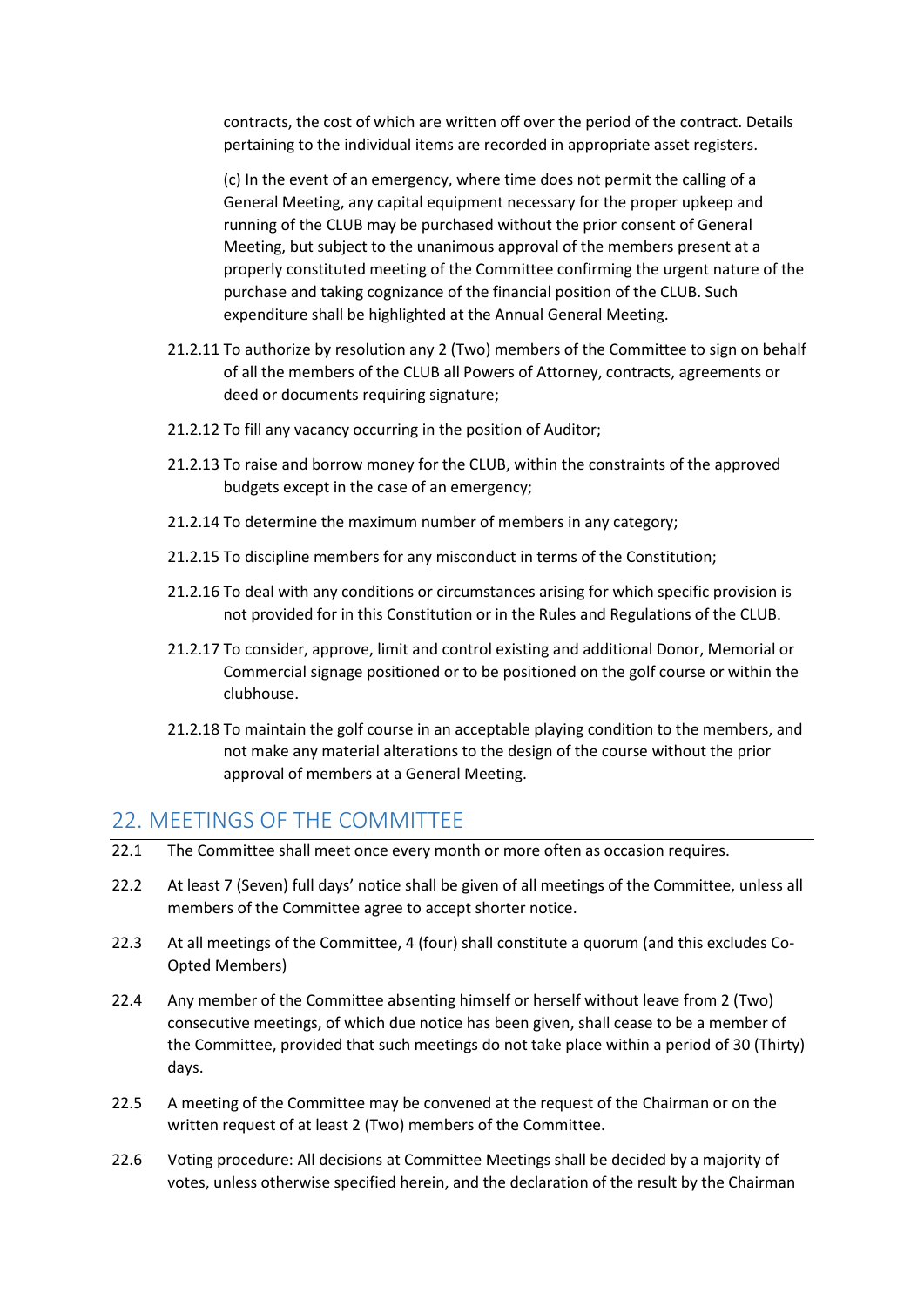shall be conclusive. The Chairman of a Committee meeting shall have a casting vote in addition to a deliberative vote.

- 22.7 It shall not be necessary to give notice of a meeting of the MANAGEMENT COMMITTEE to any MEMBER thereof who is absent from the Republic of South Africa;
- 22.8 THE SKUKUZA CAMP MANAGEMENT shall be entitled to receive notice of, and through its REPRESENTATIVE to attend and speak at every meeting of the MANAGEMENT COMMITTEE. THE SKUKUZA CAMP MANAGEMENT may appoint anyone to represent it at any such meeting provided that he shall not be entitled to vote.
- 22.9 If for any reason a Chairman of the MANAGEMENT COMMITTEE is not elected, or if at any MANAGEMENT COMMITTEE meeting the Chairman is not present, then the Vice Chairman shall be the chairman of the meeting; otherwise, the MANAGEMENT COMMITTEE MEMBERS present may choose one of their MEMBERS to be Chairman of the meeting.
- 22.10 Any question arising at a meeting of the MANAGEMENT COMMITTEE shall be decided by a majority of votes, and in the case of a quality of votes the Chairman shall be entitled to a second or casting vote.
- 22.11 Any casual vacancy occurring in the elected MEMBERS at the MANAGEMENT COMMITTEE may be filled by the MANAGEMENT COMMITTEE, but the MANAGEMENT COMMITTEE MEMBER so appointed shall be subject to retirement at the same time as if he had become a MANAGEMENT COMMITTEE MEMBER in the same day on which the MANAGEMENT COMMITTEE MEMBER in whose stead he is appointed was last elected a MANAGEMENT COMMITTEE MEMBER.
- 22.12 A resolution in writing, which is signed by all the MEMBERS of the MANAGEMENT COMMITTEE who are present at the same time at the PROPERTY and who are not less than a quorum for a meeting of the MANAGEMENT COMMITTEE and inserted in the record book of the proceedings of the MANAGEMENT COMMITTEE, shall be as valid and effective as if it had been passed at a meeting of the MANAGEMENT COMMITTEE.
- 22.13 Any such resolution may consist of several documents of the same form, each of which is signed by one or more MEMBERS of the MANAGEMENT COMMITTEE, and shall be deemed (unless the contrary appears from that resolution) to have been passed on the date on which it was signed by the last MEMBER of the MANAGEMENT COMMITTEE entitled to sign it.
- 22.14 The MANAGEMENT COMMITTEE shall cause a record to be made in a minute book provided for that purpose of all resolutions passed at meetings of the MANAGEMENT COMMITTEE and ensure that all such resolutions be inserted in that minute book.
- 22.15 Any such record or any extract therefrom shall be prima facie evidence of the matters stated therein of it is signed:
	- 22.15.1 in the case of a meeting, by the Chairman of that meeting or by any person present at that meeting who is authorized by the MANAGEMENT COMMITTEE to sign in place of the Chairman of the MANAGEMENT COMMITTEE;
	- 22.15.2 in the case of a resolution passed in terms of paragraph 15.10 above, the Chairman of the MANAGEMENT COMMITTEE or by any other MEMBER of the MANAGEMENT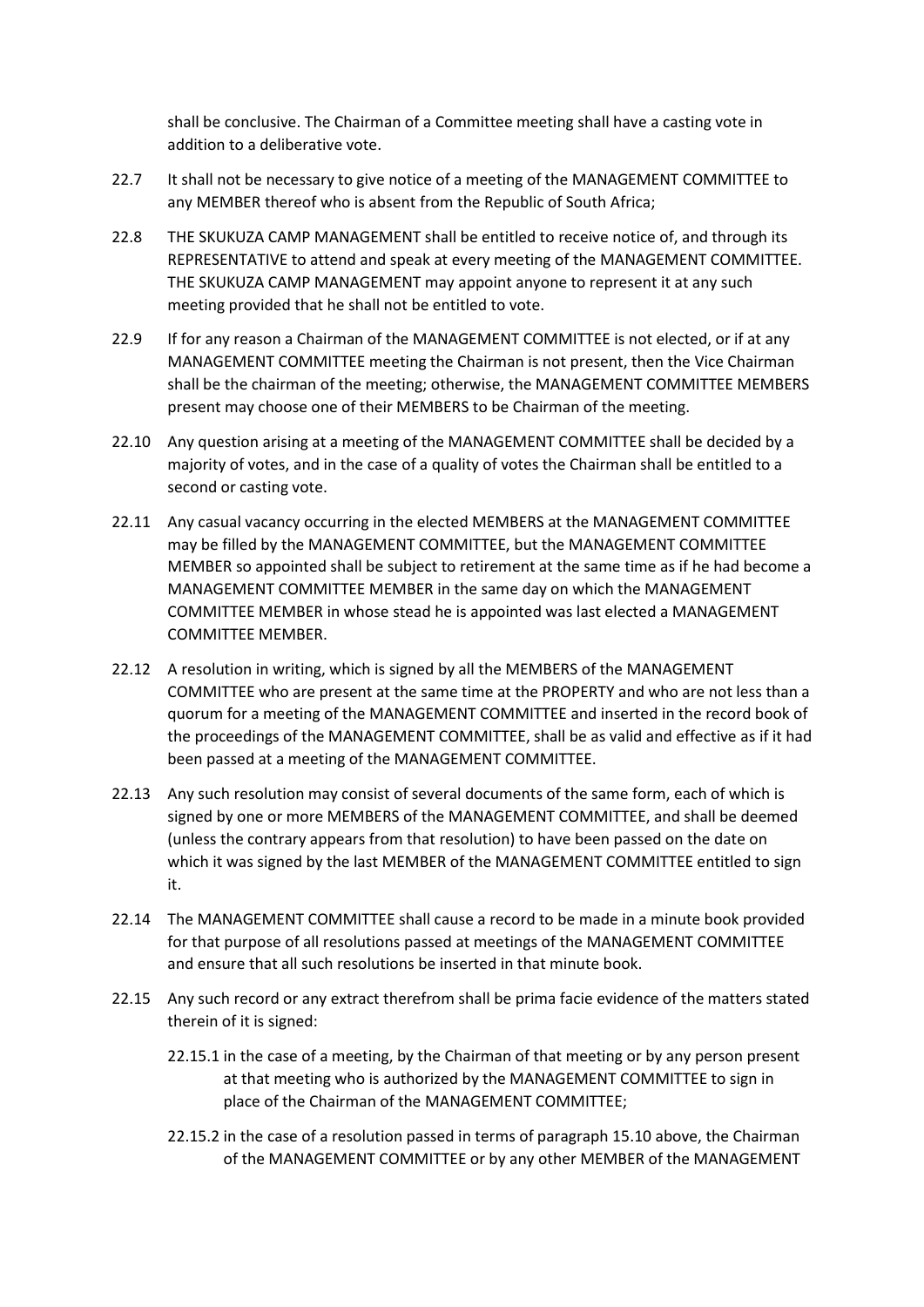COMMITTEE who is authorized by the MANAGEMENT COMMITTEE to sign in place of the Chairman.

#### <span id="page-20-0"></span>23. CHAIRMAN OF THE COMMITTEE

The Chairman or in his absence the Vice Chairman or in his absence the Captain or in his absence a member elected by the members present shall be the Chairman of the Committee. The Chairman of any meeting shall have a casting vote in addition to his deliberative vote.

#### <span id="page-20-1"></span>24. SUB-COMMITTEES

- 24.1 The Chairman shall have the power to appoint Sub-Committees for any purpose and to delegate to Sub-Committees such powers as may be deemed desirable.
- 24.2 The Chairman shall be ex officio member of all Sub-Committees.

## <span id="page-20-2"></span>25. LIABILITY OF THE COMMITTEE

The members of the Committee and Sub-Committees are hereby indemnified and held harmless against any loss or damage that may be suffered as a result of endeavors made by them in good faith to give effect to the duties and powers vested in them.

#### <span id="page-20-3"></span>26. GENERAL MEETINGS

- 26.1 All members may attend but only Full members shall be entitled to vote at General Meetings, being Annual General Meetings and Special General Meetings.
- 26.2 Notice of the date and hour of all General Meetings shall be posted in the Clubhouse, and emailed or posted to all members entitled to attend and vote at the meeting at their addresses reflected on the Membership Roll, at least 14 (Fourteen) days prior to the date of such meeting. All General Meetings shall be held in the Clubhouse.
- 26.3 The accidental omission to send a notice to any member shall not invalidate the Meeting.
- 26.4 The CLUB shall not hold or permit any meeting of a political or religious character, or which, will not promote or be in the interest of the CLUB.

#### <span id="page-20-4"></span>27. ANNUAL GENERAL MEETINGS

- 27.1 An Annual General Meeting shall be called for not later than 4 (Four) months after the commencement of the financial year. The financial year shall commence on  $31<sup>st</sup>$  March.
- 27.2 The Notice of the Annual General Meeting shall include:
	- 27.2.1 The Report of the Committee;
	- 27.2.2 The Audited Financial Statement of the affairs of the Club for the previous year;
	- 27.2.3 A summary of the Capital Expenditure budgets and estimates;
	- 27.2.4 And any proposed resolutions of which due notice has been given in terms of paragraph 33
- 27.3 No provision of this Constitution shall be repealed, amended or substituted and no new rule made save by a resolution carried by at least one-thirds of the Full Members present and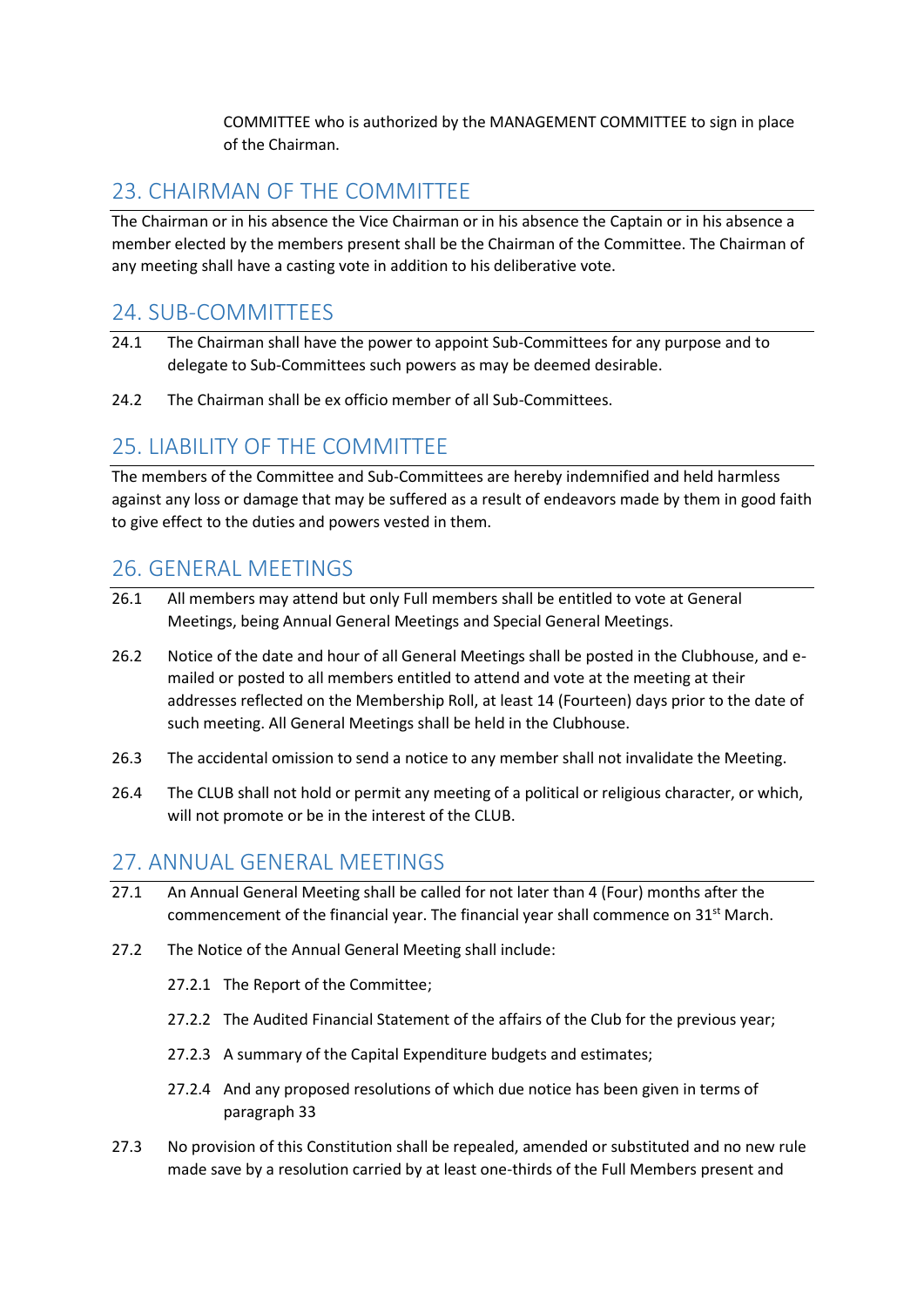voting at a General or Special General Meeting of which due notice of the proposed alterations and/or additions has been given.

#### <span id="page-21-0"></span>28. SPECIAL GENERAL MEETINGS

- 28.1 Special General Meetings may be called by resolution of the Committee, or on a requisition addressed to the Chairman signed by not less than 15 (Fifteen) Full Members.
- 28.2 The requisition shall set forth clearly the business for which such Special General Meeting is to be convened and the resolution which is to be proposed.
- 28.3 Only such business shall be considered at a Special General Meeting as has been specified in the notice of the meeting.
- 28.4 A Special General Meeting requisitioned by 15 (Fifteen) members shall be convened by the Chairman within 30 (Thirty) days of his receipt of such requisition provided that no such meeting shall be convened if the business of the Meeting shall be to consider what in the opinion of the Committee is substantially the same as that considered at a General Meeting held less than 12 (Twelve) months previously.

#### <span id="page-21-1"></span>29. CHAIRMAN AT GENERAL MEETINGS

The Chair at all General Meetings shall be taken by the Chairman or in his absence the Vice Chairman or on his absence the Captain or in his absence the Vice-Captain.

#### <span id="page-21-2"></span>30. QUORUM AT GENERAL MEETINGS

- 30.1 The quorum for a General Meeting shall be 40% (Forty Percent) FULL MEMBERS, who are present in person and entitled to vote. Should no quorum be present within 15 (Fifteen) minutes after the time fixed for the meeting, the meeting shall, in the case of an Annual General Meeting or a Special General Meeting called by the Committee, be deemed to be a quorum for the transaction of all businesses of the meeting.
- 30.2 The MANAGEMENT of the Skukuza Camp shall be entitled to receive notice of, attend and, through his REPRESENTATIVES, to speak at every General Meeting. Such MANAGER may appoint anyone to represent him at the meeting provided that he shall not be entitled to vote.

#### <span id="page-21-3"></span>31. VOTING AT GENERAL MEETINGS AND ADJOURNMENTS

- 31.1 A General Meeting may be adjourned from time to time by a majority of votes.
- 31.2 Unless otherwise provided in this Constitution:
	- 31.2.1 All decisions at General Meetings shall be decided by a majority of votes and the declaration of the result by the Chairman shall be conclusive.
	- 31.2.2 All votes other than for election of members of the Committee shall be taken by a show of hands unless a ballot is demanded by not less than 10 (Ten) members, in which event the Chairman shall fix the time and mode of such ballot. All votes for members of the Committee shall be by ballot.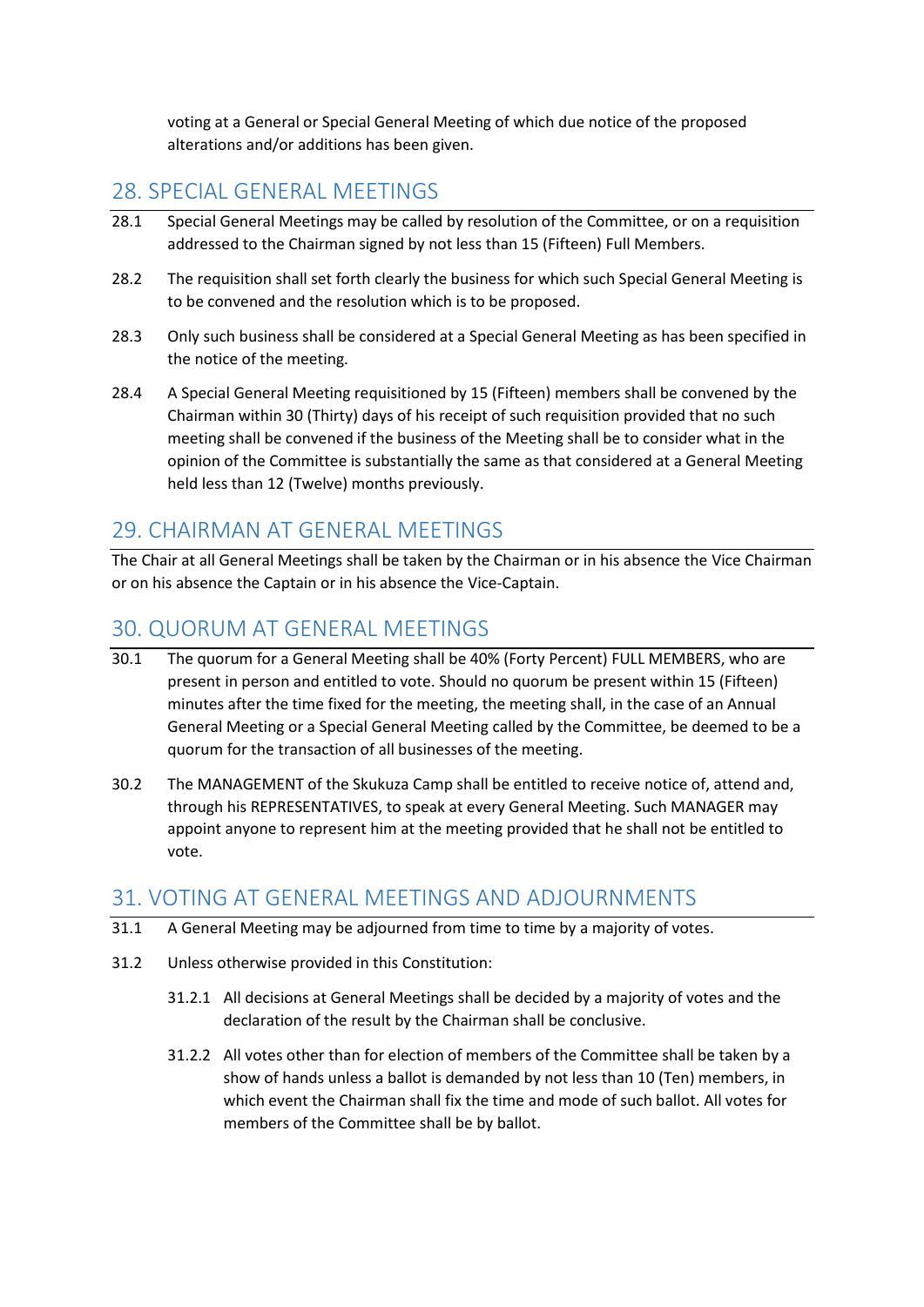31.2.3 Voting procedure: Members must vote for at least the minimum number of candidates necessary to fill the Committee. A spoilt paper will be considered one where there are less or more votes than the number of vacancies to be filled.

#### 31.3 PROXIES

- 31.3.1 A member entitled to attend, speak and vote at any Annual or General Meeting of the Club may appoint another member of good standing as his or her proxy to speak and on a poll, vote on his or her behalf at any such meeting. The instrument appointing a proxy shall be in writing and signed by the appointer and be delivered to the COMMITTEE by no later than forty-eight hours before the time appointed for holding the meeting at which the person named in such instrument proposes to vote; and in default the instrument of proxy shall not be treated as valid. In determining the period of forty-eight hours, Saturdays, Sundays and public holidays shall not be taken into account.
- 31.3.2 A member may not appoint more than one proxy to attend a General Meeting.
- 31.3.3 A proxy shall only be for a specified meeting and any meeting as a result of the adiournment thereof.
- 31.3.4 Every instrument of proxy shall be in the form or to the effect determined by the Committee from time to time and the Committee may, if it thinks fit, send out with the notice of any meeting forms of instrument of proxy for use at the meeting.
- 31.3.5 Any member present and entitled to vote, as a member or as proxy, shall have only one vote on a vote by a show of hands, irrespective of the number of members he or she represents by proxy.

#### <span id="page-22-0"></span>32. CASTING VOTE AT GENERAL MEETINGS

In all cases of an equality of votes at General Meetings, the Chairman shall have a casting vote.

#### <span id="page-22-1"></span>33. BUSINESS AT ANNUAL GENERAL MEETINGS

The business to be transacted at the Annual General Meetings shall be:

- 33.1 To confirm the Minutes of the previous Annual General Meeting;
- 33.2 To receive the Report of the Committee on the affairs of the CLUB;
- 33.3 To receive and consider the Audited Financial Statements for the preceding year;
- 33.4 To receive and consider the Proposed Capital budgets for the ensuing 3 (three) years;
- 33.5 To elect the Committee for the ensuing year;
- 33.6 To elect Honorary Life Members, if any, recommended by the Committee, of which notice has been given;
- 33.7 To appoint an Auditor;
- 33.8 To consider resolutions concerning the affairs of the Club, of which notice has been given within 2 (Two) months from the start of the new financial year;
- 33.9 To consider any business concerning the affairs of the Club.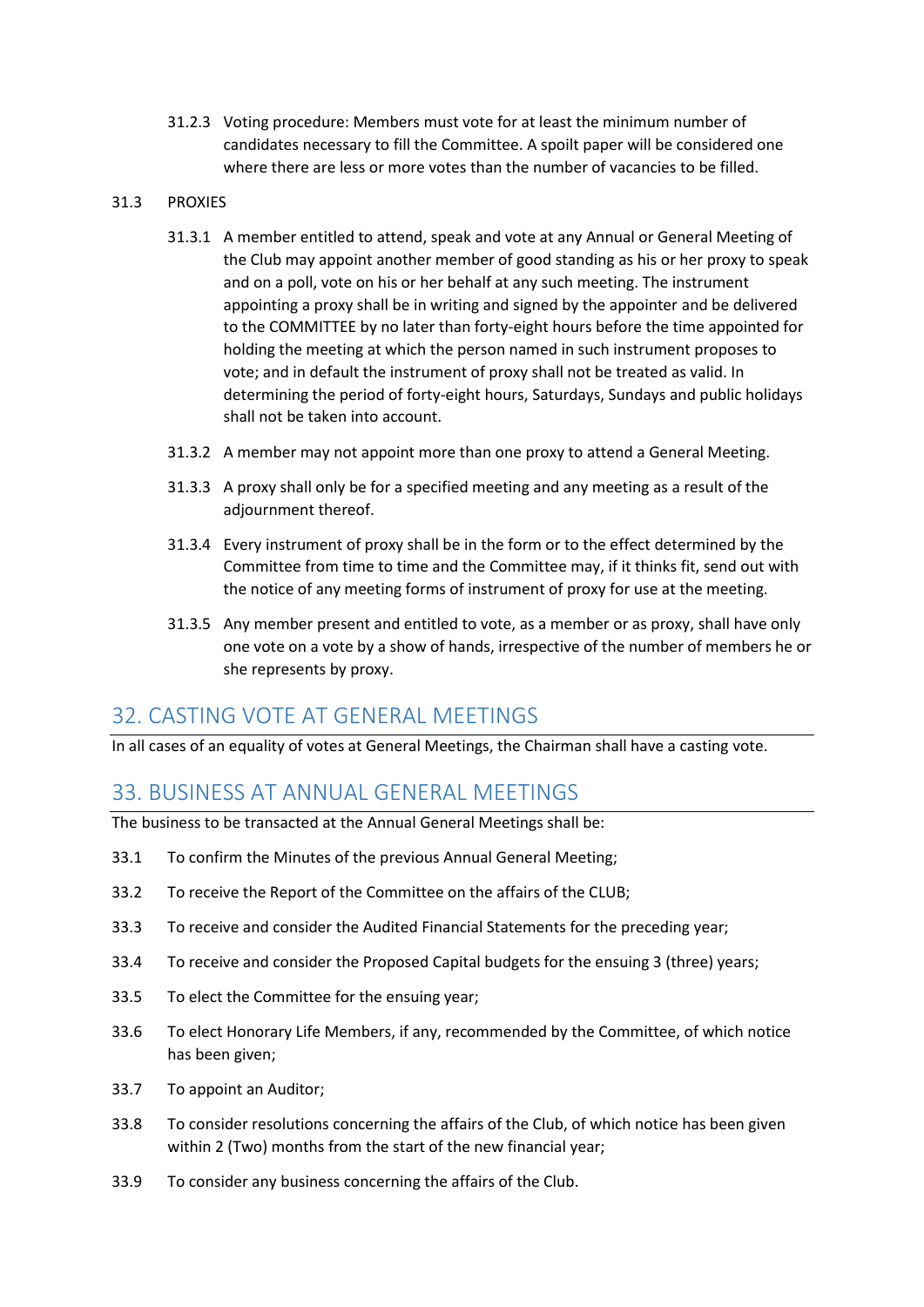### <span id="page-23-0"></span>34. MISCONDUCT OF MEMBERS

- 34.1 Should any member in the opinion of the Committee, commit any willful breach of the Constitution or the Rules and Regulations of the Club, or be guilty of improper, dishonest or unworthy conduct, or fail to make payments of monies due to the Club after due notice, or be guilty of conduct unbecoming or prejudicial to the interests of the Club, whether within the Club's precincts or outside them, or become insolvent, the Committee shall have the power:
	- 34.1.1 To reprimand such member;
	- 34.1.2 To call upon such member to rectify any misconduct;
	- 34.1.3 To expel such member;
	- 34.1.4 To deprive such member of any or all rights and advantages of his or her membership during such time or period as the Committee in its absolute discretion may deem fit and advisable;
	- 34.1.5 To call upon such member in writing to resign, and if he or she fails to resign, within 30 (Thirty) days of the date of such request, to expel such member;
	- 34.1.6 To call upon such member in writing to appear before the Committee and there explain his or her conduct and should such member fail to appear when called upon, to expel or otherwise deal with such member as provided in this Constitution;

34.1.6.1 Should a committee member have breached rules and regulations; he/she must appear before the Senate.

34.1.7 To declare such member ineligible for re-election.

#### <span id="page-23-1"></span>35. EXERCISE OF POWERS BY COMMITTEE

In exercising the powers conferred by Clause 34 hereof, the Committee shall be bound by the following provisions:

- 35.1 Any action taken by the Committee under the provisions of clause 34.1.3, 34.1.4, 34.1.5, 33.1.6 or 34.1.7 above shall not entitle any member so dealt with, to a refund in either part or whole of any entrance fee or subscription which has been paid in terms of this Constitution;
- 35.2 No member shall be dealt with in terms of the provisions of clause 34.1.3, 34.1.4, 34.1.5, 34.1.6 or 34.1.7 above, unless and until the Committee shall have given him or her an opportunity to appear before it at such time and place as it may deem fit to explain or justify his or her conduct, and at such hearing the Committee shall determine the procedure to be adopted. The Committee shall have the power to summon any member or request any other person to appear before it to give evidence for or against any such member, and any such member shall have the like power to tender the evidence of any member or any other person he or she may deem fit;
- 35.3 All communications between the Committee and a member dealt with in terms of clause 34.1.3, 34.1.4, 34.1.5, 34.1.6 or 34.1.7 shall be confirmed in writing.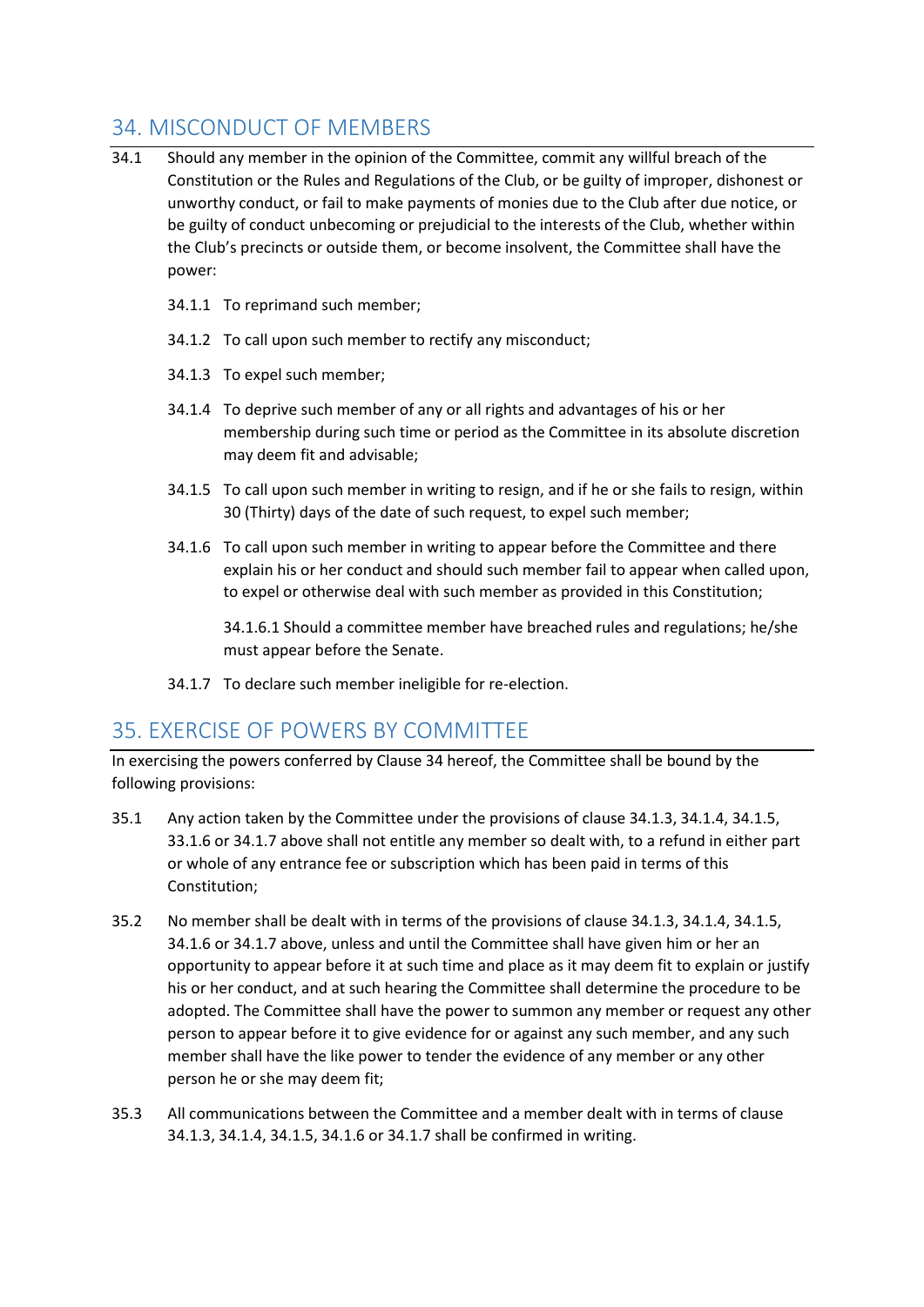#### <span id="page-24-0"></span>36. RIGHT OF APPEAL

- 36.1 Any member expelled or called upon to resign by the Committee, shall have the right to appeal against the Committee's decision to a Special General Meeting of Full Members by giving notice to that effect to the Committee within 1 (One) month of its decision.
- 36.2 Such Special General Meeting shall be convened without delay after the member concerned has notified in writing his or her desire thus to appeal and has deposited with the Club a sum of money which, in the opinion of the Committee would be sufficient to cover all reasonable expenses which would be incurred in convening and holding the Special General Meeting.
- 36.3 Only in the event of the member's appeal proving successful shall the deposit be refunded.
- 36.4 Where an appeal has been lodged in respect any decision of the Committee, the Committee's decision shall remain in abeyance, but the member concerned shall, from the date of such decision until the decision of the Special General Meeting, be precluded from all privileges of membership.
- 36.5 A Special General Meeting convened to hear an appeal in terms of this clause shall have the power to confirm, revoke or vary the decision of the Committee within the terms of Clause 34 hereof.

#### <span id="page-24-1"></span>37. ALTERATIONS AND INTERPRETATIONS OF CONSTITUTION

No amendment to this constitution shall be of any effect unless the resolution proposing that amendment is passed by a majority of not less than 3/4 (THREE QUARTERS) of the MEMBERS who are present and entitled to vote at a General Meeting and that resolution is approved of in writing by THE SKUKUZA CAMP MANAGEMENT within 30 (THIRTY) days from the date it is passed. Any amendments to the constitution will be submitted to the Commissioner for Inland Revenue.

#### <span id="page-24-2"></span>38. DISSOLUTION AND LIQUIDATION

On dissolution of the CLUB, the remaining assets will be given or transferred to another organisation with objects similar to those of the CLUB and which is itself exempt from income tax.

#### <span id="page-24-3"></span>39. COMMENCEMENT OF THIS CONSTITUTION

This Constitution shall come into effect on adoption and the previously existing Constitution shall then stand repealed, provided that anything done under the previously existing Constitution shall be presumed to have been done in terms of the corresponding provision of this Constitution.

#### <span id="page-24-4"></span>40. NOTICES

- 40.1 Every MEMBER shall ensure that his address and any change thereof is recorded with the Secretary of the CLUB;
- 40.2 Any notice or other communication whatever addressed by the CLUB to any MEMBER at the address recorded in respect of that MEMBER under paragraph 40.1 above, shall be deemed to be received by that MEMBER within 48 (FORTY-EIGHT) hours after being posted;
- 40.3 The accidental omission to give notice of any meeting to any person or persons entitled to be present thereat shall not invalidate any of the proceedings at that meeting.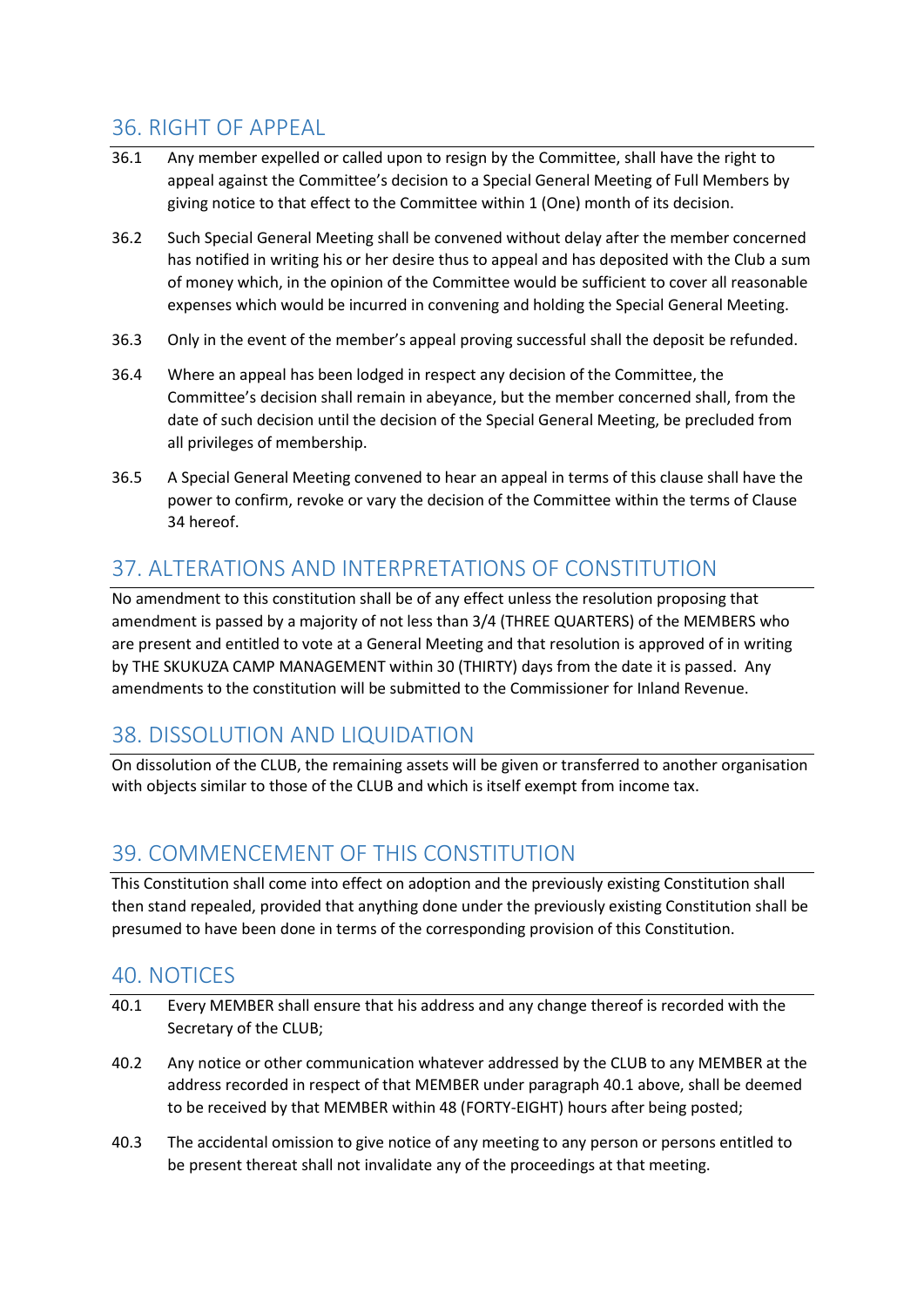#### <span id="page-25-0"></span>41. INDEMNITY

Every MEMBER or officer or servant of the CLUB shall be indemnified by the CLUB against all costs, losses and expenses which he may incur or become liable for by reason of any act or thing done by him as such in the discharge of his duties, unless the loss in question by his own negligence, default, breach of duty or breach of trust.

#### <span id="page-25-1"></span>42. SIGNATORIES

All legal documents (including all cheques and other negotiable instruments), that are required to be signed on behalf of the CLUB, shall be signed by any MEMBER of the MANAGEMENT COMMITTEE and the treasurer of the CLUB or anyone appointed for this purpose by the MANAGEMENT COMMITTEE.

#### <span id="page-25-2"></span>43. FINANCES

- 43.1 True accounts shall be kept of the sums of money received and expended by the CLUB, and the manner in respect of which such receipts and expenditure take place and of the PROPERTY, credits and liabilities of the CLUB, and, subject to any reasonable restrictions as to the time and manner of inspecting the same that may be imposed in accordance with the regulations of the CLUB for the time being, shall be open to the inspection of the MEMBERS. A firm of registered financial accountants shall audit the annual accounts of the CLUB.
- 43.2 The MANAGEMENT COMMITTEE shall cause proper financial statements to be kept, showing all the income and expenditure of the CLUB and all its assets and liabilities;
- 43.3 The financial statement of the CLUB may be audited by an independent accountant appointed for that purpose by the MANAGEMENT COMMITTEE;
- 43.4 Appropriate financial statements shall be prepared at the end of each financial year of the CLUB, and circulated among the MEMBERS of the MANAGEMENT COMMITTEE;
- 43.5 Any ORDINARY or ASSOCIATE MEMBER of the CLUB may obtain a copy of those financial statements upon written request to the Secretary of the CLUB and payment of such fee as the MANAGEMENT COMMITTEE may determine from time to time;
- 43.6 The MANAGEMENT COMMITTEE shall not be obliged to furnish a copy of any of the CLUB'S financial statements to any other person or institution.

#### <span id="page-25-3"></span>44. VACATION OF OFFICE

- 44.1 In the case of a nominated MANAGEMENT COMMITTEE MEMBER, if he is removed by THE SKUKUZA CAMP MANAGEMENT, or if he tenders his resignation in writing to the Secretary of the CLUB and to THE SKUKUZA CAMP MANAGEMENT.
- 44.2 In the case of an elected MANAGEMENT COMMITTEE MEMBER, if he ceases to be an ORDINARY MEMBER for any other reason, or resigns his office by notice in writing to the Secretary of the CLUB, or absents himself from 2 (TWO) consecutive meetings without good reason and without having first advised the Secretary of his inability to attend.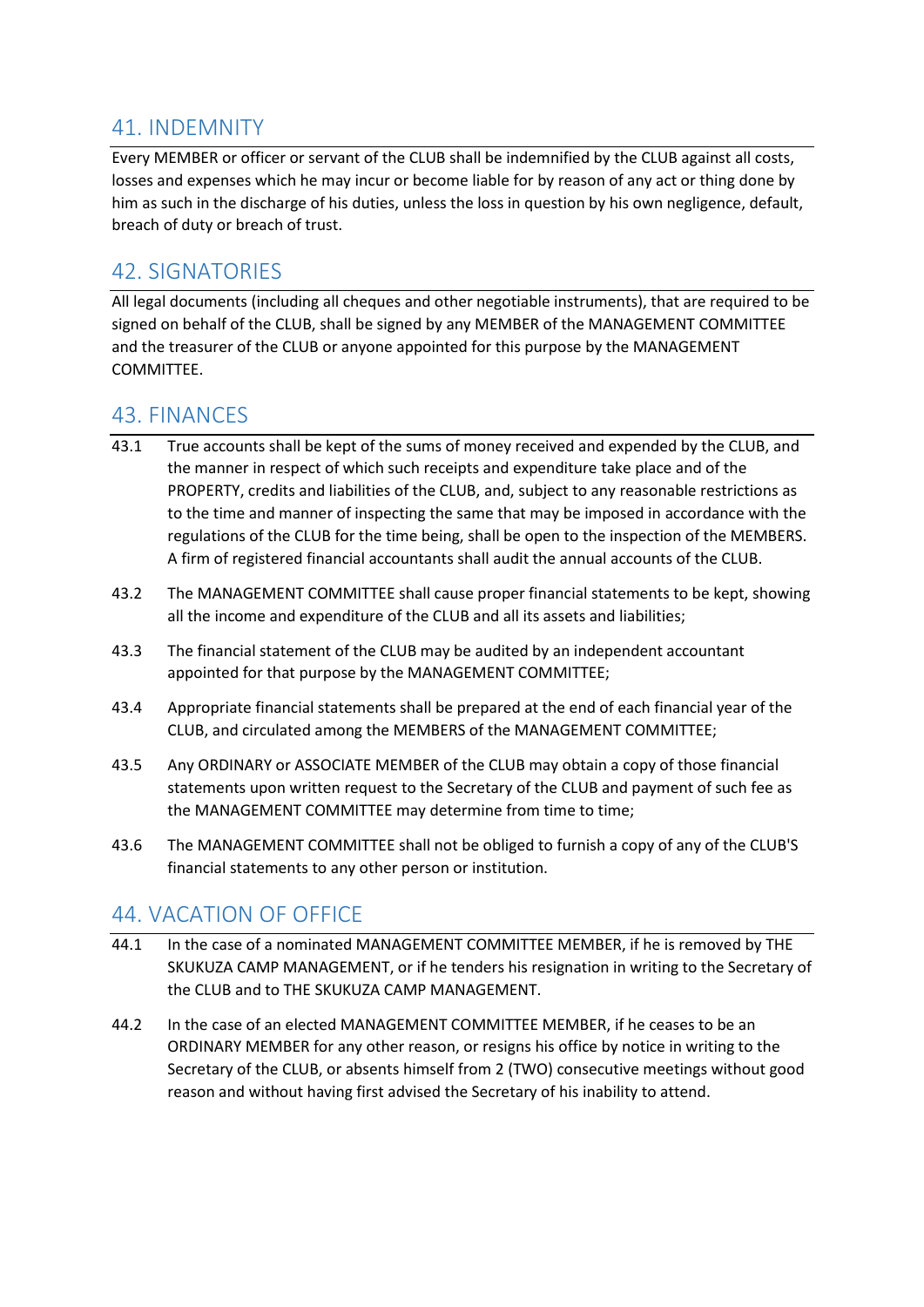| Role                             | <b>Summary Responsibilities</b>                  | <b>Period of office</b> |
|----------------------------------|--------------------------------------------------|-------------------------|
| Chairman                         | Ultimately in charge of the golf club and its    | 24 months               |
|                                  | finances, liaison between SANParks and the       |                         |
|                                  | committee, Club Manager's direct report.         |                         |
| Vice Chairman                    | Support role to the Chairman                     | 12 months               |
| Captain                          | Handles all members, competitions and rules.     | 12 months               |
|                                  | The Captain runs the day to day golf business    |                         |
|                                  | of the club.                                     |                         |
| Vice-Captain                     | Support role to the Captain and must stand in    | 12 months               |
|                                  | for the Captain in his absence.                  |                         |
| <b>Golf Business Development</b> | This person manages the branding of the club,    | 12 months               |
|                                  | including newsletter, social media, sponsors,    |                         |
|                                  | website, etc. He/She will be supported by the    |                         |
|                                  | Club Assistant Manager. Ultimately this          |                         |
|                                  | person promotes the club.                        |                         |
| Recreation                       | This person ensure successful and sociable       | 12 months               |
|                                  | events hosted at the club, including special     |                         |
|                                  | negotiations with other surrounding clubs.       |                         |
|                                  | Ultimately this person promotes the club         |                         |
|                                  | amongst members and social members.              |                         |
| Skukuza Camp Manager             | This is a Co-Opted member and will only be       | Period the              |
|                                  | invited to meetings when required to do so.      | person is               |
|                                  | All decisions relevant to the Skukuza Camp is    | employed in             |
|                                  | made by this person                              | the same                |
|                                  |                                                  | position                |
| SANParks additional Co-Opted     | This person acts as a liaison and advisor to the | Indefinite              |
|                                  | committee specifically regarding the             |                         |
|                                  | SANParks code of conduct and other               |                         |
|                                  | <b>SANParks related matters</b>                  |                         |
| Club Manager                     | As per Job Description but this position also    | Period of               |
|                                  | acts as the Secretary for the Committee.         | employment              |

#### 45. ROLES AND RESPONSIBILITIES OF COMMITTEE MEMBERS

#### 46. SENATE COMMITTEE

- 46.1 Name: The committee shall be known as the Skukuza Golf Club Senate Committee
- 46.2 Election: Members of the Senate Committee shall be elected by ordinary members with voting rights at an Annual General Meeting or a Special General Meeting of the Skukuza Golf Club
- 46.3 Constitution
	- 46.3.1 The Senate will consist of three (3) members of the Skukuza Golf Club which have in turned served on the Skukuza Golf Club Committee in the capacity of Chairperson, Secretary or Club Captain.
	- 46.3.2 A fourth member of the Senate may be co-opted by the members if necessary. There is no pre-requisite in terms of this additional Senate member other than that he / she must be a paid up ordinary member of the Skukuza Golf Club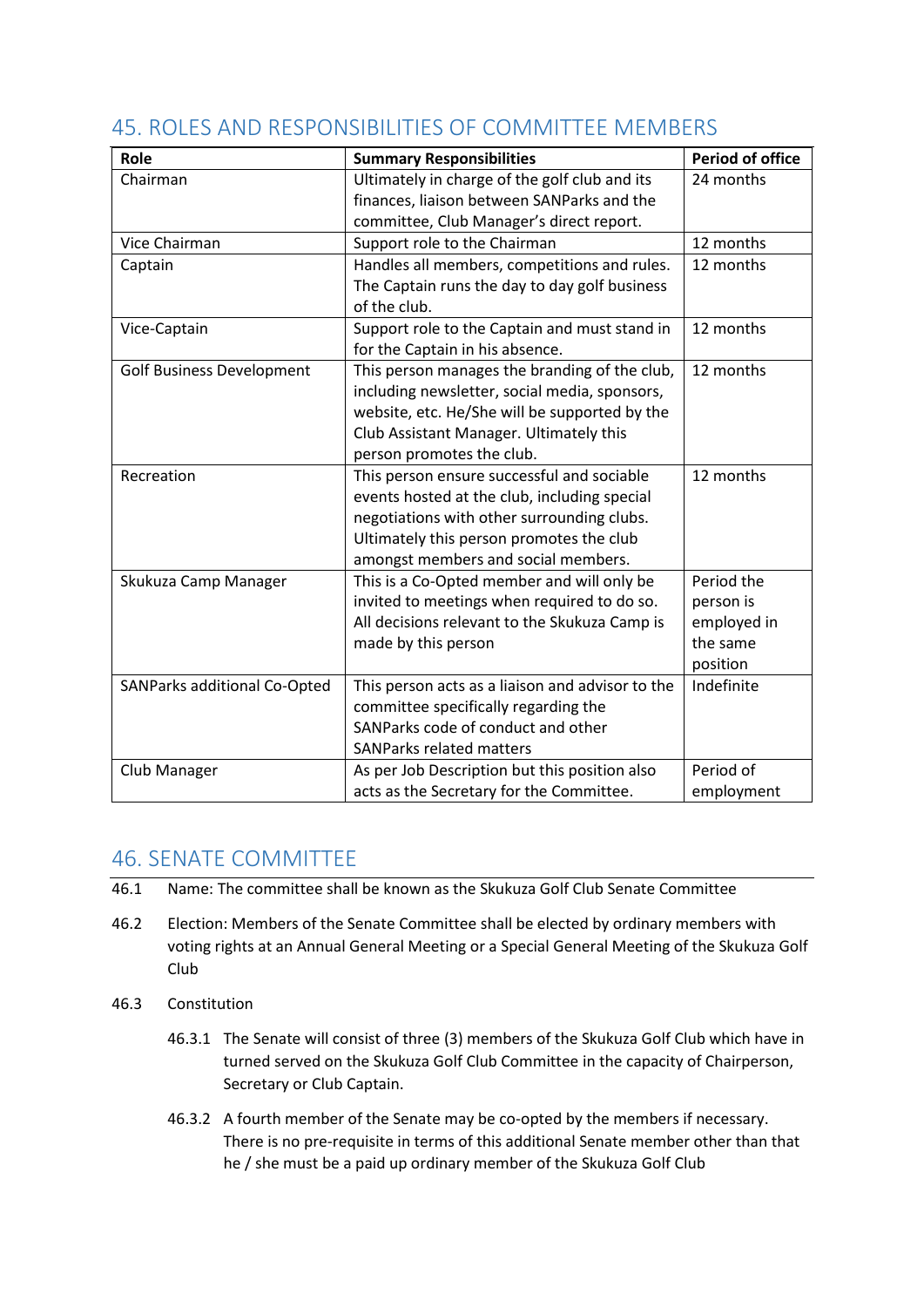- 46.3.3 In the event of the non-availability of the three members as per a) above, any ordinary member of the Skukuza Golf Club that has served on the Committee in any capacity is eligible for election to the Senate Committee.
- 46.3.4 Members of the Senate Committee shall be elected for a period of two (2) years. At the end of the two (2) year period the Senate Committee members shall resign their positions on the Committee but shall immediately be eligible for re-election.
- 46.3.5 Members of the Senate Committee shall elect their own Chairperson and Secretary at the first Senate Committee meeting which shall take place no later than 14 days after the Annual General / Special General Meeting on which they were elected to office.
- 46.3.6 The Senate Committee has the right to co-opt a member to fill any vacancy that may arise on the Committee for the period until the following Annual General Meeting of the Skukuza Golf Club.

#### 46.4 Functions

The Senate will be expected to and is mandated by this Constitution to:

- 46.4.1 Ensure good Corporate Governance at the Skukuza Golf Club
- 46.4.2 Ensure and promote an attitude of orderly behavior and discipline at the Skukuza Golf Club
- 46.4.3 Protect the interests of the Skukuza Golf Club, its members and property
- 46.4.4 Support and assist the Skukuza Golf Club Committee in the execution of their mandate as required by the Golf Club Committee.

#### 46.5 Meetings

- 46.5.1 The Senate Committee of the Skukuza Golf Club shall meet at least once per quarter
- 46.5.2 Minutes of the meetings shall be kept for record purposes and a copy thereof shall be forwarded to the Secretary of the Skukuza Golf Club Committee for inclusion in the records of the Club
- 46.5.3 The Chairperson of the Senate Committee shall be entitled to attend any meeting of the Skukuza Golf Club Committee as an observer and shall thus receive notification of such meetings in advance
- 46.5.4 The Chairperson of the Skukuza Golf Club Committee shall be entitled to attend any meeting of the Senate Committee as an observer and shall thus receive notification of any such meetings in advance

#### 46.6 Privileges

Members of the Senate Committee of the Skukuza Golf Club shall enjoy the same privileges and benefits as the members of the Skukuza Golf Club Committee

46.7 Disciplinary issues relating to the Senate Committee or its members

A sub-committee of the Skukuza Golf Club Committee consisting of the Chairperson, the Club Captain and the Secretary shall handle all complaints lodged against the Senate